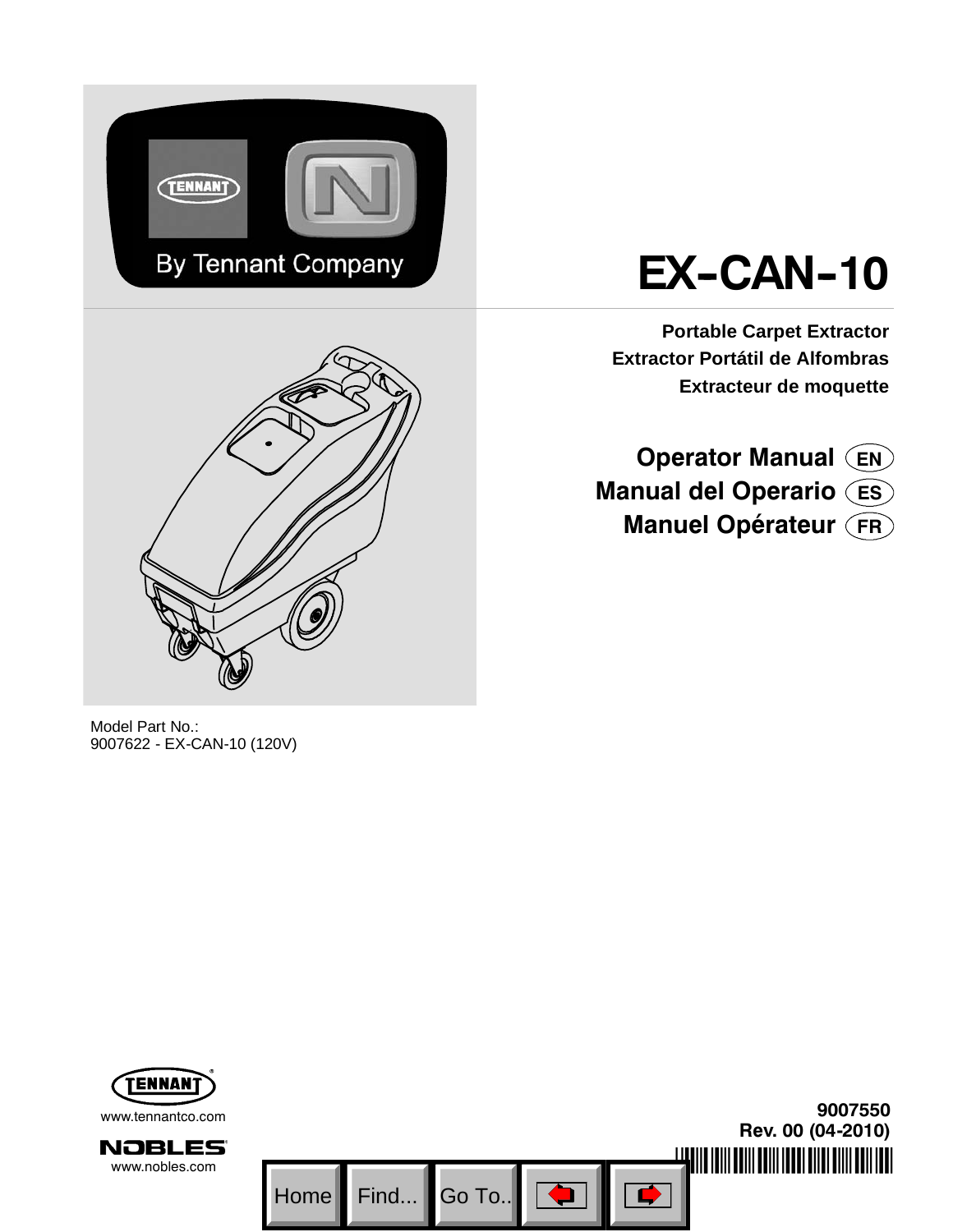This manual is furnished with each new model. It provides necessary operation and maintenance instructions.

#### **Read this manual completely and understand the machine before operating or servicing it.**

This machine will provide excellent service. However, the best results will be obtained at minimum costs if:

- The machine is operated with reasonable care.
- The machine is maintained regularly per the machine maintenance instructions provided.
- The machine is maintained with manufacturer--supplied or equivalent parts.

Parts and supplies may be ordered online, by phone, by fax or by mail.

**UNCRATING MACHINE:** Carefully check carton for signs of damage. Report damages at once to carrier.



#### **PROTECT THE ENVIRONMENT**

Please dispose of packaging materials and old machine components in an environmentally safe way according to local waste disposal regulations.

Always remember to recycle.

# **MACHINE DATA**

| Please fill out at time of installation<br>for future reference. |  |  |
|------------------------------------------------------------------|--|--|
| Model No. - ________________________                             |  |  |
|                                                                  |  |  |
|                                                                  |  |  |
|                                                                  |  |  |
| Sales Rep. phone no. -                                           |  |  |
|                                                                  |  |  |
|                                                                  |  |  |

# **TABLE OF CONTENTS**

Go To.. $\|$ 

| SAFETY PRECAUTIONS                                      | 3              |
|---------------------------------------------------------|----------------|
| <b>SAFETY LABEL</b>                                     | 4              |
| MACHINE COMPONENTS $\ldots \ldots \ldots \ldots \ldots$ | 5              |
| UNPACKING THE MACHINE                                   | 6              |
| MACHINE SETUP                                           | 6              |
| <b>MACHINE OPERATION </b>                               | $\overline{7}$ |
| DRAINING TANKS                                          | 8              |
| MACHINE MAINTENANCE                                     | 9              |
| STORING MACHINE                                         | 11             |
| RECOMMENDED STOCK ITEMS                                 | 11             |
| TROUBLE SHOOTING                                        | 11             |
| SPECIFICATIONS                                          | 12             |
| MACHINE DIMENSIONS  12                                  |                |
|                                                         |                |

#### **Tennant Company**

PO Box 1452 Minneapolis, MN 55440 USA Phone: (800) 553-8033 or (763) 513-2850 www.tennantco.com www.nobles.com

Specifications and parts are subject to change without notice.

Copyright © 2010 TENNANT Company. All rights reserved.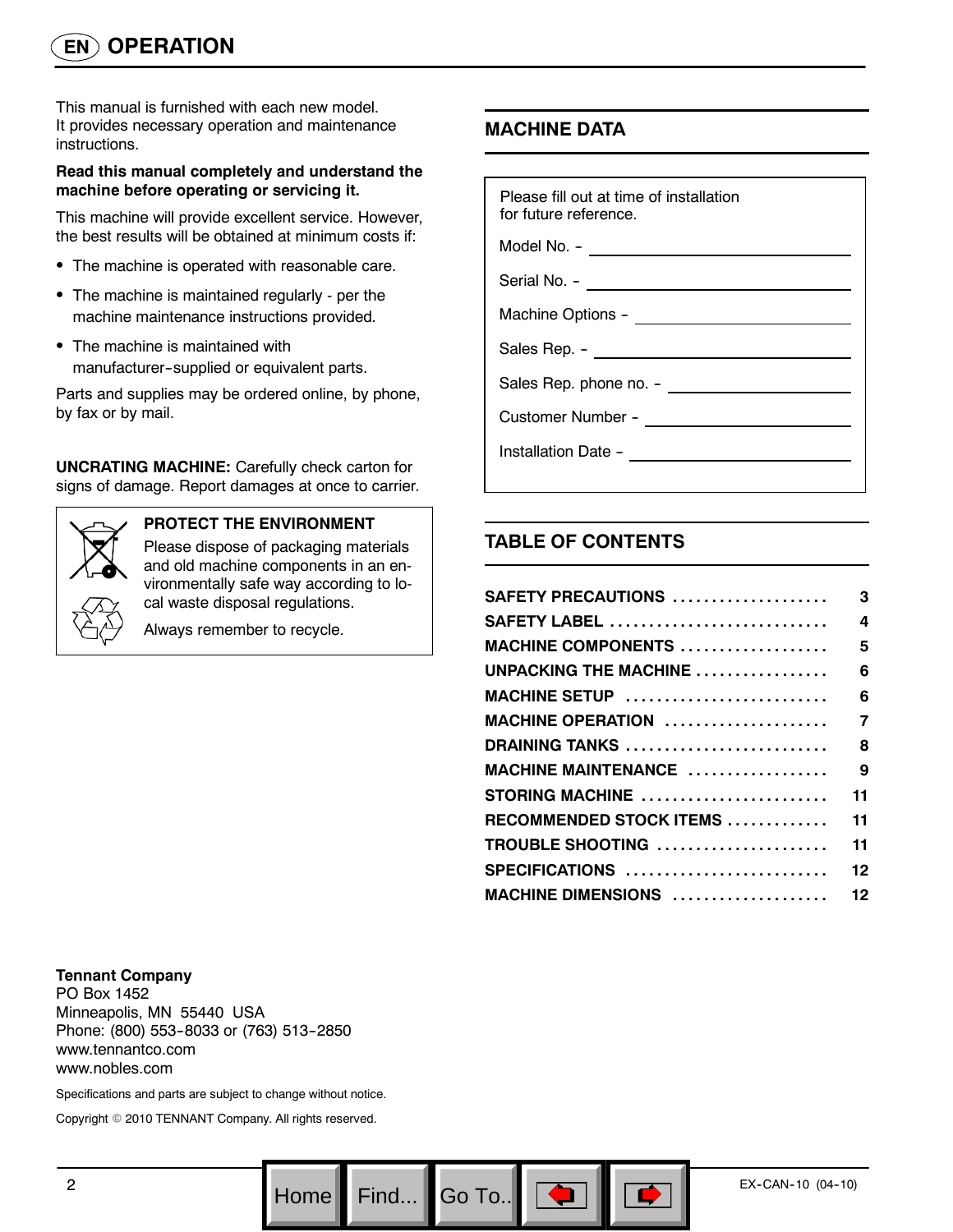# **SAFETY PRECAUTIONS**

**This machine is intended for commercial use only. It is designed exclusively to clean carpet and upholstery in an indoor environment and is not constructed for any other use. Use only recommended cleaning solutions and accessory tools.**

#### **All operators must read, understand and practice the following safety precautions.**

The following warning alert symbol and the "FOR SAFETY" heading are used throughout this manual as indicated in their description:

**WARNING: To warn of hazards or unsafe practices which could result in severe personal injury or death.**

**FOR SAFETY: To identify actions which must be followed for safe operation of equipment.**

**Failure to follow these warnings may result in: personal injury, electrocution, electric shock, fire or explosion:**

**WARNING: Do Not Use Flammable Liquids Or Operate Machine In Or Near Flammable Liquids, Vapors Or Combustible Dusts.**

**WARNING: Do Not Pick Up Flammable Materials Or Reactive Metals.**

**A WARNING: Do Not Operate With Damaged Power Cord. Do Not Modify Plug. Unplug Power Cord Before Servicing Machine.**

**WARNING: Do Not Use Outdoors. Do Not Expose to Rain. Store Indoors.**

**The following information signals potentially dangerous conditions to the operator or equipment:**

Home Find... Go To..

#### **FOR SAFETY:**

- **1. Do not operate machine:**
	- Unless trained and authorized.
	- Unless operator manual is read and **understood.**
	- **In flammable or explosive areas.**
	- Unless cord is properly grounded.
	- **With damaged cord or plug.**
	- If not in proper operating condition.
	- In outdoor areas.
	- **In standing water.**
	- With the use of additional extension cords. **Only use manufacturer's extension cord equipped with machine which has proper capacity and is grounded.**
- **2. Before operating machine:**
	- **Make sure all safety devices are in place and operate properly.**
- **3. When using machine:**
	- Do not run machine over cord.
	- Do not pull machine by plug or cord.
	- Do not pull cord around sharp edges or **corners.**
	- Do not close doors on cord.
	- Do not unplug by pulling on cord.
	- Do not stretch cord.
	- Do not handle plug with wet hands.
	- Keep cord away from heated surfaces.
	- **Report machine damage or faulty operation immediately.**
	- **Follow mixing and handling instructions on chemical containers.**
- **4. Before leaving or servicing machine:**
	- **Turn off machine.**
	- Unplug cord from wall outlet.
- **5. When servicing machine:**
	- Unplug cord from wall outlet.
	- Avoid moving parts. Do not wear loose **jackets, shirts, or sleeves.**
	- Use manufacturer supplied or approved **replacement parts.**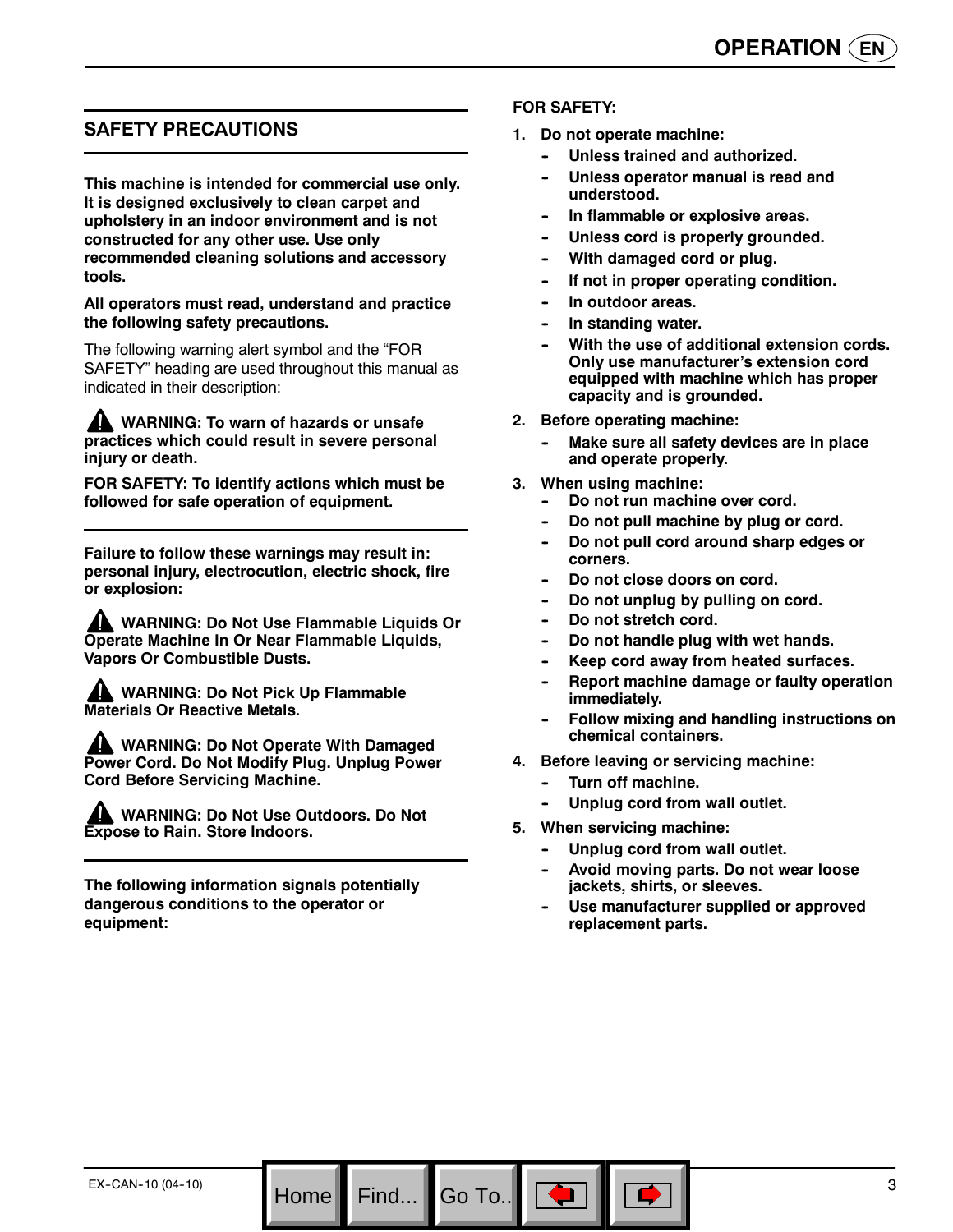#### **GROUNDING INSTRUCTIONS**

**Machine must be grounded. If it should malfunction or breakdown, grounding provides a path of least resistance for electrical current to reduce the risk of electrical shock. This machine is equipped with a cord having an** equipment-grounding conductor and grounding **plug. The plug must be plugged into an appropriate outlet that is properly installed in accordance with all local codes and ordinances. Do not remove ground pin; if missing, replace plug before use.**

# **Grounded 3 Hole Outlet Ground Pin**

# **SAFETY LABEL**

The safety label appears on the machine in the location indicated. Replace label if it becomes damaged or illegible.



Go To..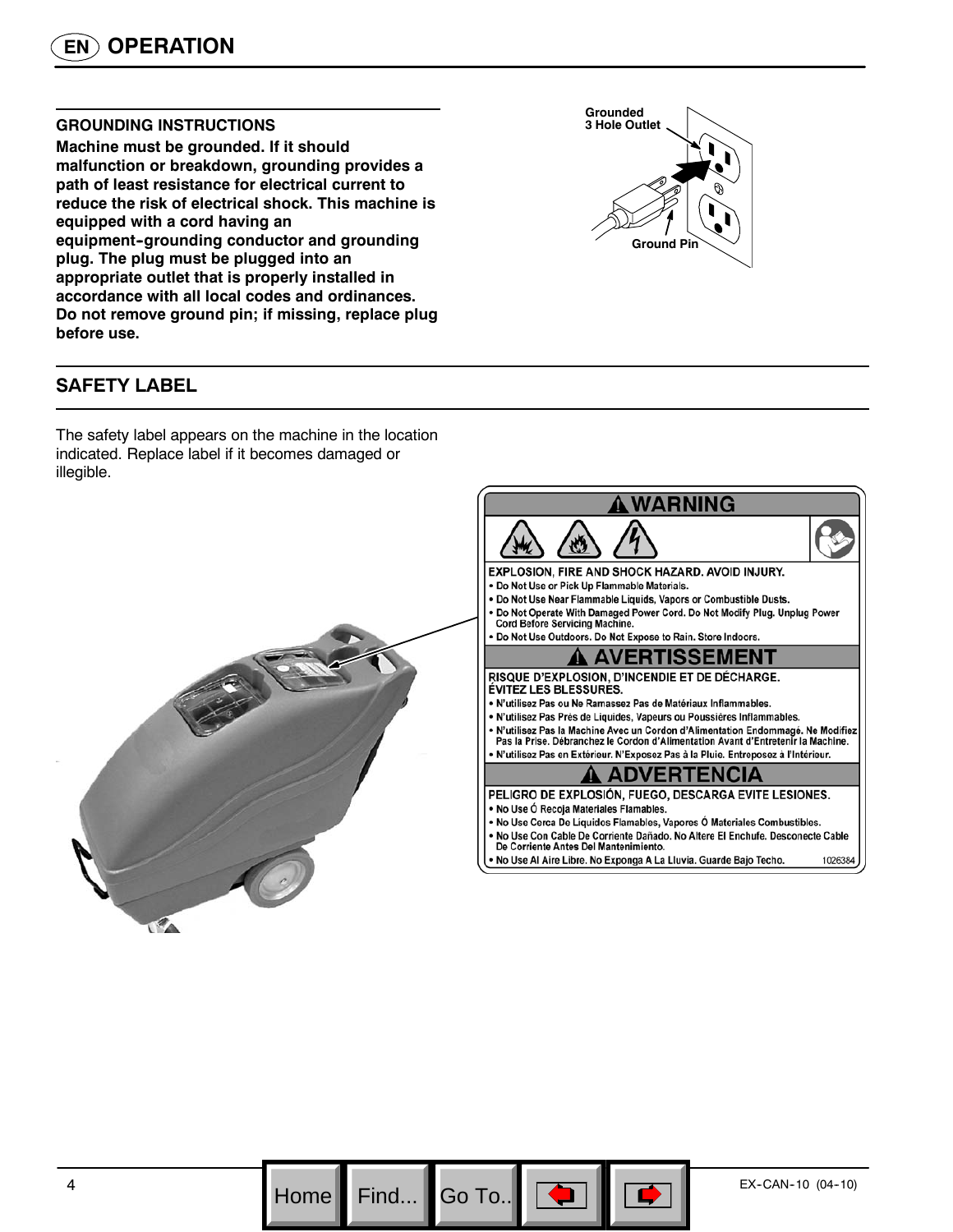# **MACHINE COMPONENTS**



- **1. Machine Lift Handle**
- **2. Solution Tank**
- **3. Recovery Tank**
- **4. Lockable Casters**
- **5. 254mm (10 in) Stair Climbing Wheels**
- **6. Bottle Holder**
- **7. Main Power ON/OFF Switch**
- **8. Power Supply Cord Pigtail**
- **9. Recovery Tank Drain Hose**
- **10. Accessory Tool Solution Hose Hookup**
- **11. Accessory Tool Vacuum Hose Hookup**
- **12. 4.6m (15 ft) Vacuum Hose**
- **13. 4.6m (15 ft) Solution Hose**
- **14. 330mm (13 in) Floor Tool (optional)**
- **15. 7.6m (25 ft) Power Supply Cord**
- 16. 1.4m (4 1/2 ft) Clean-Out Hose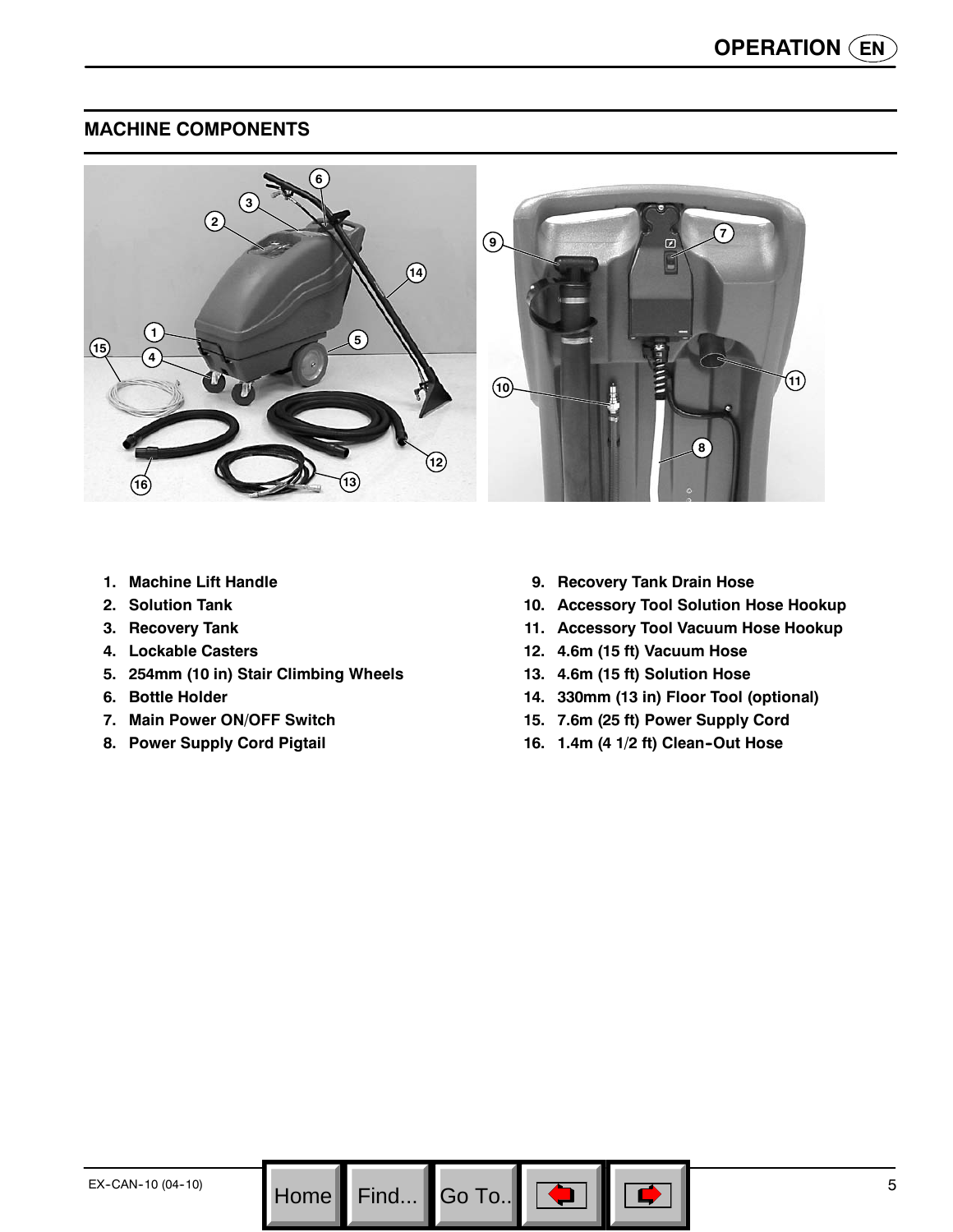# **UNPACKING THE MACHINE**

- 1. Carefully check carton for signs of damage. Report damages to carrier immediately.
- 2. Check carton contents for to ensure carton is complete. Contact distributor for missing items.
	- 1 Machine
	- 1 1.4M (4 1/2 ft.) Clean-out Vacuum Hose
	- 1 4.6m (15 ft) Vacuum Hose
	- 1 -- 4.6m (15 ft) Solution Hose
	- 1 7.6m (25 ft) Power Supply Cord

# **MACHINE SETUP**

1. Remove solution tank lid. Using a hose or bucket, fill tank with 38L (10 gal) of hot water, 60°C (140°F) maximum (Figure 1).

#### **ATTENTION: Use different buckets to fill and drain machine to prevent solution system clogs.**



**FIG. 1**

**WARNING: Do Not Use Flammable Liquids Or Operate Machine In Or Near Flammable Liquids, Vapors Or Combustible Dusts.**

2. Add a recommended cleaning solution to the proper dilution ratio.

**FOR SAFETY: When using machine, follow mixing and handling instructions on chemical containers.**

#### **ATTENTION: If using powdered cleaning chemicals, mix chemical with water prior to adding to the tank.**

*NOTE: If desired, water alone achieves excellent cleaning results.*

3. Replace solution tank lid after filling.

4. Connect the vacuum hose to the vacuum inlet tube located at the rear of machine. Then connect the solution hose to quick coupler located below handle (Figure 2).



**FIG. 2**

5. Attach accessory tool to opposite end of hoses (Figure 3).





6. If desired, lock the front casters to keep machine stationary while cleaning (Figure 4).



**FIG. 4**



Go To.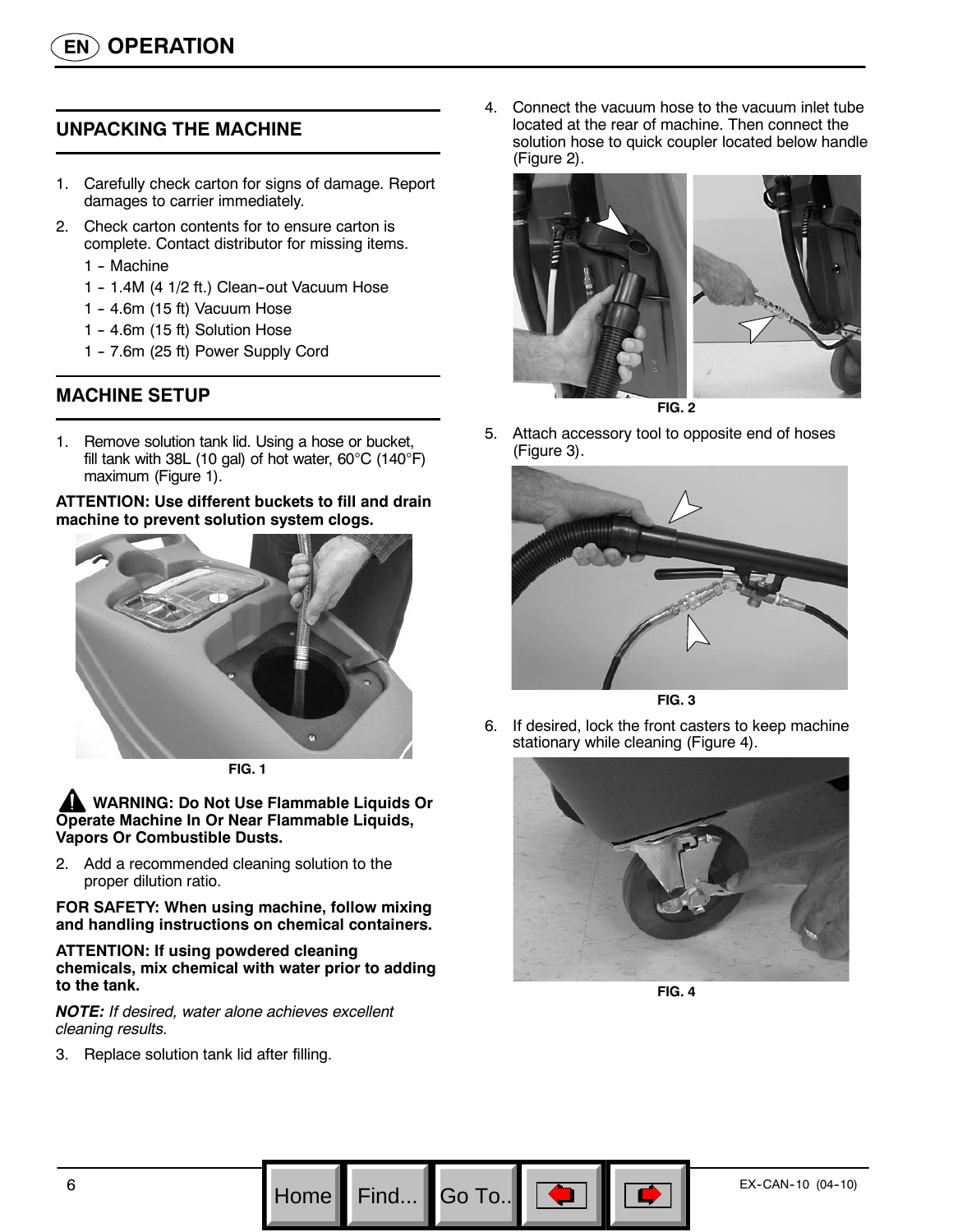7. Connect the power supply cord to machine. Then plug cord into a grounded wall outlet (Figure 5).



**FOR SAFETY: Do not operate machine unless cord is properly grounded.**

**FOR SAFETY: Do not operate machine with the use of additional extension cords. Only use manufacturer's extension cord equipped with machine which has proper capacity and is grounded.**

# **MACHINE OPERATION**

**FOR SAFETY**: **Do not operate machine unless operator manual is read and understood.**

#### **PRE--OPERATION**

- 1. Vacuum carpet to remove particles and other debris.
- 2. Inspect power cord for damage. Replace cord if damaged.

#### **OPERATING FLOOR TOOL**

**WARNING: Do Not Pick Up Flammable Materials Or Reactive Metals.**

1. Turn the Main Power switch to the ON position (Figure 6).



**FIG. 6**

- 2. Place the floor tool so the stainless steel shoes are parallel to the floor. Squeeze the trigger and apply a downward pressure on the floor tool head and slowly pull the tool backwards. Release trigger 150mm (6 in) from end of stroke (Figure 7).
- 3. Push the floor tool forward over the same path with trigger released when returning to the next stroke. Continue this pull and push method with a 50mm (2 in) overlap for each stroke.

*NOTE: For heavily soiled areas, repeat stroke or change angle of stroke.*



**FIG. 7**

4. While operating, check for excessive foam buildup in recovery tank. Use a recommended foam control solution to prevent vacuum motor damage.

#### **ATTENTION: Excessive foam buildup will not activate the float shut-off screen. Vacuum motor damage may result.**

- 5. When floor tool stops spraying, you must drain recovery tank (See DRAINING TANKS).
- 6. After cleaning, relieve water pressure from accessory tool before disconnecting hose. Squeeze trigger for five seconds after turning off the main power switch.

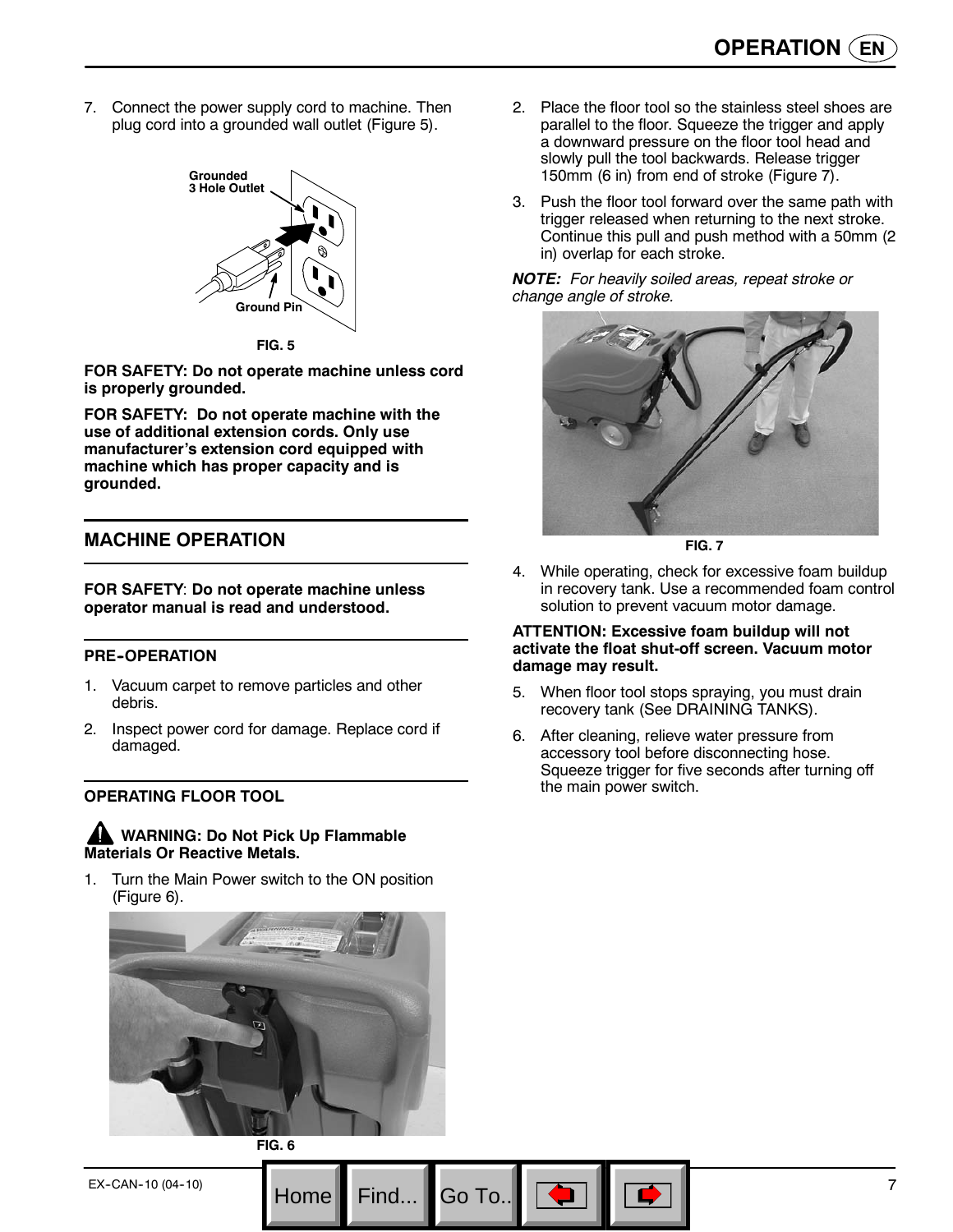#### **CLEANING UPHOLSTERY**

#### *Optional accessory tool is required.*

*NOTE: This machine cleans most synthetic upholstery. Fabrics like Herculon and synthetic will clean with excellent results. Extraction cleaning is not recommended for most cottons, silks, wools or natural fiber velvets. Use extra caution when cleaning reupholstered furniture, fabric beneath new fabric may bleed and discolor new fabric.*

#### **ATTENTION: When cleaning upholstery, always check cleaning instructions sewn in furniture by manufacturer.**

- 1. Vacuum the upholstery before cleaning.
- 2. Test fabric for colorfastness: Pour a small amount of recommended cleaning solution on a white cloth. From an area of the upholstery that is hidden from view, hold cloth on upholstery for one minute. If color does not transfer to cloth it should be safe to clean.
- 3. Attach the optional accessory hand tool to the vacuum and solution hoses.
- 4. Place hand tool on fabric and squeeze trigger while applying pressure on fabric and slowly pull tool backwards. Be careful not to over wet upholstery. Repeat stroke without spray to get fabric as dry as possible. Overlap cleaning strokes to avoid streaking (Figure 8).





# **WARNING: Do Not Pick Up Flammable Materials Or Reactive Metals.**

5. While operating, check for excessive foam buildup in recovery tank. Use a recommended foam control solution to prevent vacuum motor damage.

#### **ATTENTION: Excessive foam buildup will not activate the float shut-off screen. Vacuum motor damage may result.**

- 6. When the accessory tool stops spraying, you must drain recovery tank (See DRAINING TANKS).
- 7. After cleaning, relieve water pressure from accessory tool before disconnecting hose. Squeeze trigger for five seconds after turning off the main power switch.

# **DRAINING TANKS**

**FOR SAFETY: When servicing machine, unplug cord from wall outlet.**

**ATTENTION: Use different buckets to fill and drain machine to prevent solution system clogs.**

#### **DRAINING RECOVERY TANK**

- 1. Turn machine off and unplug power cord.
- 2. Turn drain hose knob counterclockwise and pull out plug to drain (Figure 9).



**FIG. 9**

3. After draining, replace drain hose knob securely.

#### **DRAINING LEFTOVER CLEANING SOLUTION**

1. Connect the  $1.4m$  (4  $1/2$  ft) clean-out hose to the vacuum inlet tube. Clean-out hose is supplied with machine (Figure 10).



**FIG. 10**

- 2. Turn the main power switch to the ON position.
- 3. Submerge the clean-out hose into the solution tank and vacuum out the leftover solution.
- 4. Turn off the machine and drain recovery tank.

Go To.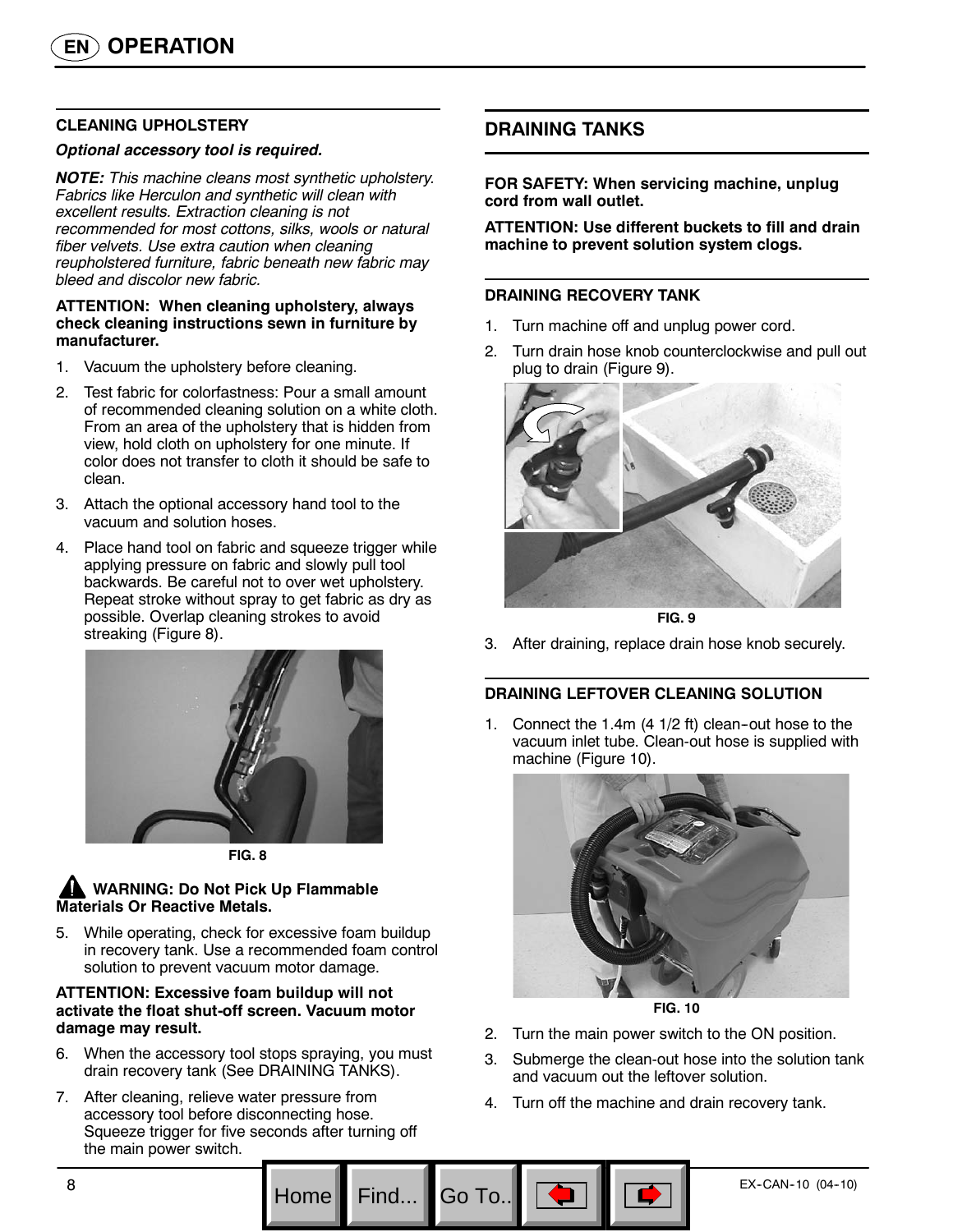# **MACHINE MAINTENANCE**

To keep machine in good working condition, simply follow machines daily and monthly maintenance procedures.

#### **FOR SAFETY: When servicing machine, unplug cord from wall outlet.**

#### **DAILY MAINTENANCE (Every 4 Hours of Operation)**

1. Drain and rinse out recovery tank thoroughly (Figure 11).



**FIG. 11**

2. Remove and clean the float shut-off screen, located in the recovery tank (Figure 12).



**FIG. 12**

3. Vacuum out the leftover solution from the solution tank (Figure 13).



**FIG. 13**

4. Inspect the accessory tool spray pattern for plugging. If plugged, remove the spray tips and screens and soak them in acetic acid solution for up to six hours. Do not use pointed objects to unplug tips, damage will occur (Figure 14).



**FIG. 14**

5. Remove any clogged debris in the accessory tool (Figure 15).



**FIG. 15**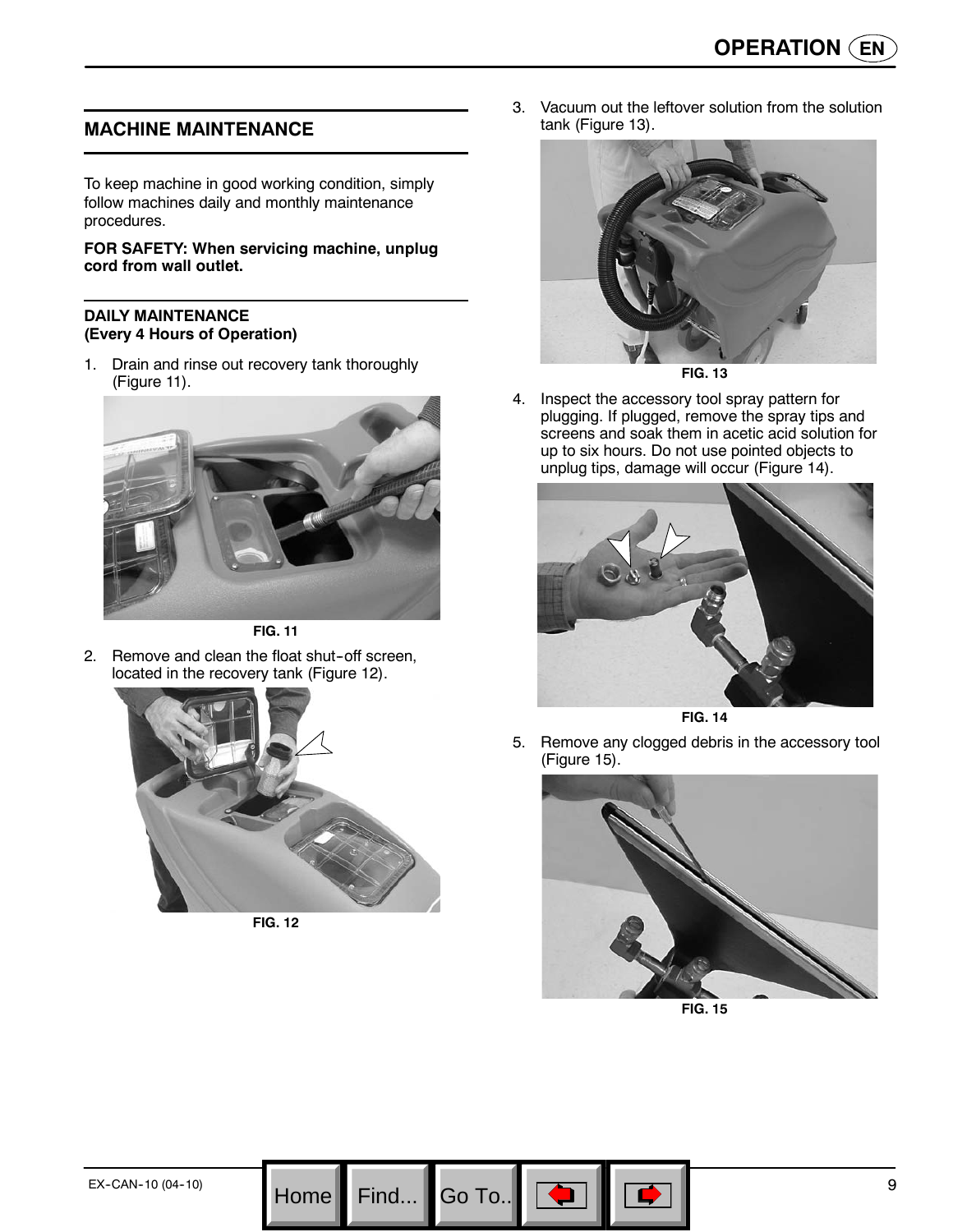6. Remove and rinse solution tank screen (Figure 16).



**FIG. 16**

- 7. Inspect power cord and cord grip for damage, replace if damaged. Coil cord neatly after each use.
- 8. Clean machine with a nonabrasive, nonsolvent cleaner (Figure 17).



**FIG. 17**

9. Inspect vacuum hose for holes and loose cuffs.

#### **MONTHLY MAINTENANCE (Every 80 Hours of Operation)**

1. Flush pump system with an acetic acid solution to dissolve normal alkaline chemical buildup.

#### **FOR SAFETY: When using machine, follow mixing and handling instructions on chemical containers.**

- a. Premix .5L (16 oz) of an acetic acid solution with 7.5L (2 gal) of hot water 60 $^{\circ}$  C (140 $^{\circ}$  F) and pour into solution tank.
- b. Connect accessory tool to machine.
- c. Turn on the main power switch.
- d. With tool over a bucket, squeeze accessory tool trigger for one minute.
- e. Shut off machine and allow remaining solution to break down alkaline buildup overnight.
- f. Next day, spray out remaining solution and flush system with 11L (3 gal) of clean water.
- 2. Lubricate wheels and casters with a water resistant oil.
- 3. Inspect machine for water leaks.
- 4. Inspect machine for loose screws.

#### **QUARTERLY MAINTENANCE (Every 250 of Hours of Operation)**

Check vacuum motor for carbon brush wear. Replace brushes when worn to a length of 10mm (0.38 in) or less. Contact your Authorized Service Center for carbon brush inspection.

# **SERVICING MACHINE**

To access internal components for repair, open machine as described below.

## **WARNING: Unplug Power Cord Before Servicing Machine.**

**FOR SAFETY: When servicing machine, use manufacturer supplied or approved replacement parts.**

1. Remove two hex-head bolts at front of machine, using a 9/16" wrench.

#### **ATTENTION: Make sure tanks are empty before opening.**

2. Carefully hinge tank backwards away from chassis (Figure 18).



**FIG. 18**

3. When closing machine, keep fingers clear and be careful not to pinch or kink internal hoses or wiring. Replace the lift handle and tighten the hex-head bolts securely.

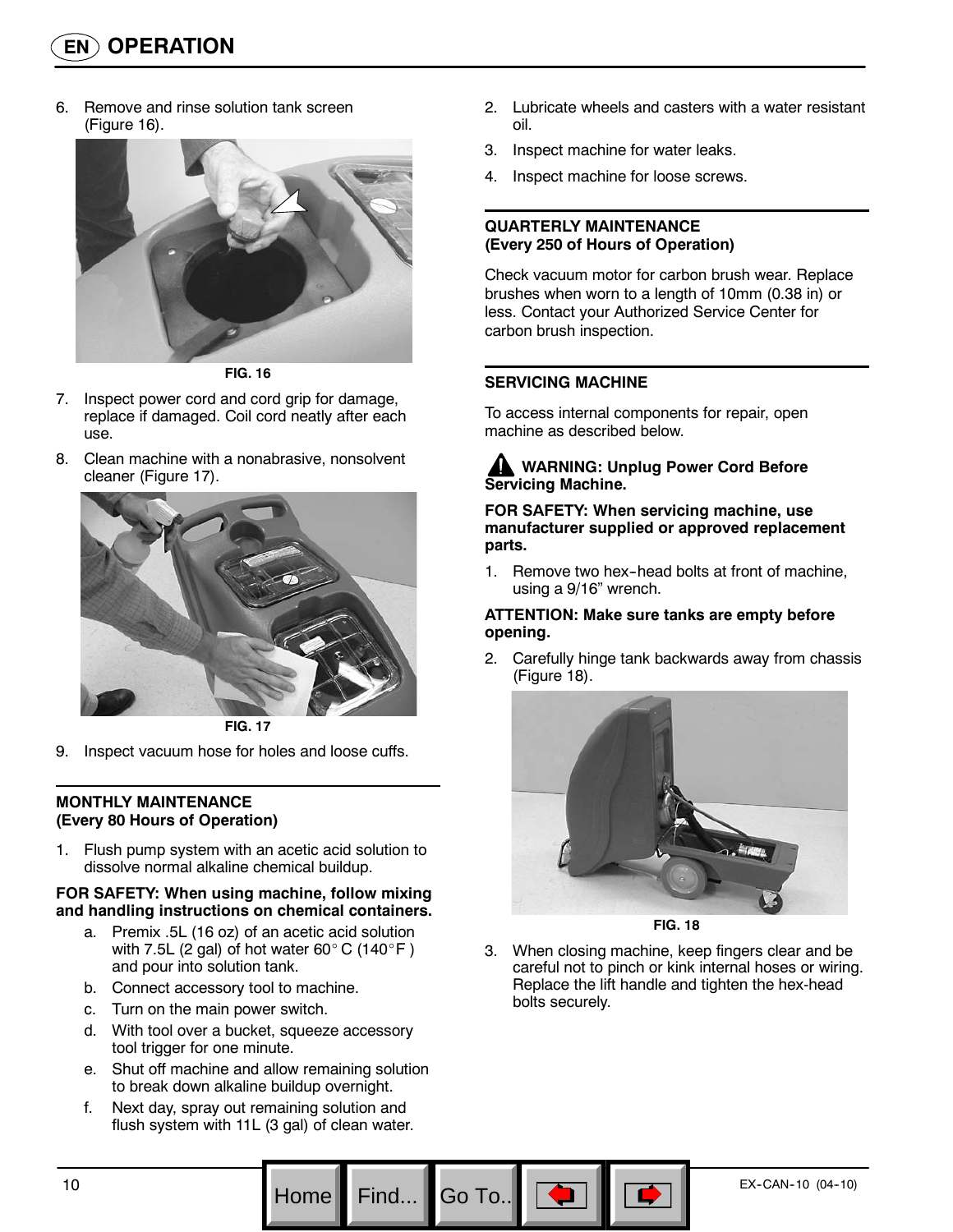# **STORING MACHINE**

- 1. Before storing machine, be certain to flush out tanks and drain machine of all water.
- 2. Store machine in a dry area in the upright position.
- 3. Remove recovery tank lid to promote air circulation.

#### **WARNING: Do not expose to rain. Store indoors.**

**ATTENTION: If storing machine in freezing temperatures, be sure that machine, pump and spraying system are completely drained and dry.**

# **RECOMMENDED STOCK ITEMS**

Refer to the Parts List manual for recommended stock items. Stock Items are clearly identified with a bullet preceding the parts description. See example below:

| 26 | 1017380    | (00000000- | ) . Hose, Drain, Assy, 1.5d X 29.5l, Blk, Flx |  |
|----|------------|------------|-----------------------------------------------|--|
| 27 | 1008639    | (00000000- | <b>C</b> Drain Assy                           |  |
|    | 28 1019563 | (00000000- | ) · Strap, Drain Cap                          |  |
| 29 | 1008637    | (00000000- | ) ● O Ring, 1.48" ld, 1.76" Od                |  |

# **TROUBLE SHOOTING**

| <b>PROBLEM</b>                     | <b>CAUSE</b>                               | <b>SOLUTION</b>                                                       |
|------------------------------------|--------------------------------------------|-----------------------------------------------------------------------|
| Machine does not                   | Faulty switch or wiring.                   | <b>Contact Service Center.</b>                                        |
| operate.                           | Faulty power cord.                         | <b>Contact Service Center.</b>                                        |
|                                    | Building circuit breaker tripped.          | Reset breaker.                                                        |
| Solution pump<br>does not operate. | Overheated pump.                           | Determine cause and wait 20 minutes for<br>pump to cool.              |
|                                    | Faulty solution pump.                      | Contact Service Center.                                               |
|                                    | Faulty solenoid.                           | <b>Contact Service Center.</b>                                        |
|                                    | Loose or broken wiring.                    | <b>Contact Service Center.</b>                                        |
| Vacuum motor<br>does not operate.  | Vacuum motor thermal overload tripped.     | Check air flow for obstruction, wait 20 minutes<br>for motor to cool. |
|                                    | Loose or broken wiring.                    | Contact Service Center.                                               |
|                                    | Faulty switch.                             | <b>Contact Service Center.</b>                                        |
|                                    | Defective vacuum motor.                    | <b>Contact Service Center.</b>                                        |
|                                    | Worn carbon brushes.                       | Replace brushes or call for service.                                  |
| Poor pick up.                      | Float shut-off screen is activated.        | Drain recovery tank.                                                  |
|                                    | Loose drain hose plug.                     | Cap drain hose securely.                                              |
|                                    | Clogged float shut-off screen.             | Remove recovery lid and clean float shut-off<br>screen.               |
|                                    | Air leakage around recovery lid.           | Re-position recovery lid or replace gaskets.                          |
|                                    | Loose vacuum hose connections.             | Secure connections.                                                   |
|                                    | Defective vacuum hose.                     | Replace hose.                                                         |
|                                    | Loose vacuum hose cuffs.                   | Secure cuffs to hose.                                                 |
|                                    | Damaged accessory tool.                    | Replace accessory tool.                                               |
| Uneven or no                       | Solution tank low or empty.                | Refill solution tank.                                                 |
| spray from tool.                   | Dirty or plugged spray tips and screens.   | Clean or replace tips and screens.                                    |
|                                    | Worn spray tips.                           | Replace spray tips.                                                   |
|                                    | Faulty solution pump.                      | <b>Contact Service Center.</b>                                        |
|                                    | Plugged solution tank filter.              | Clean filter.                                                         |
|                                    | Pinched or kinked internal solution hoses. | Reroute or replace solution hose.                                     |

 $H$ ome Find...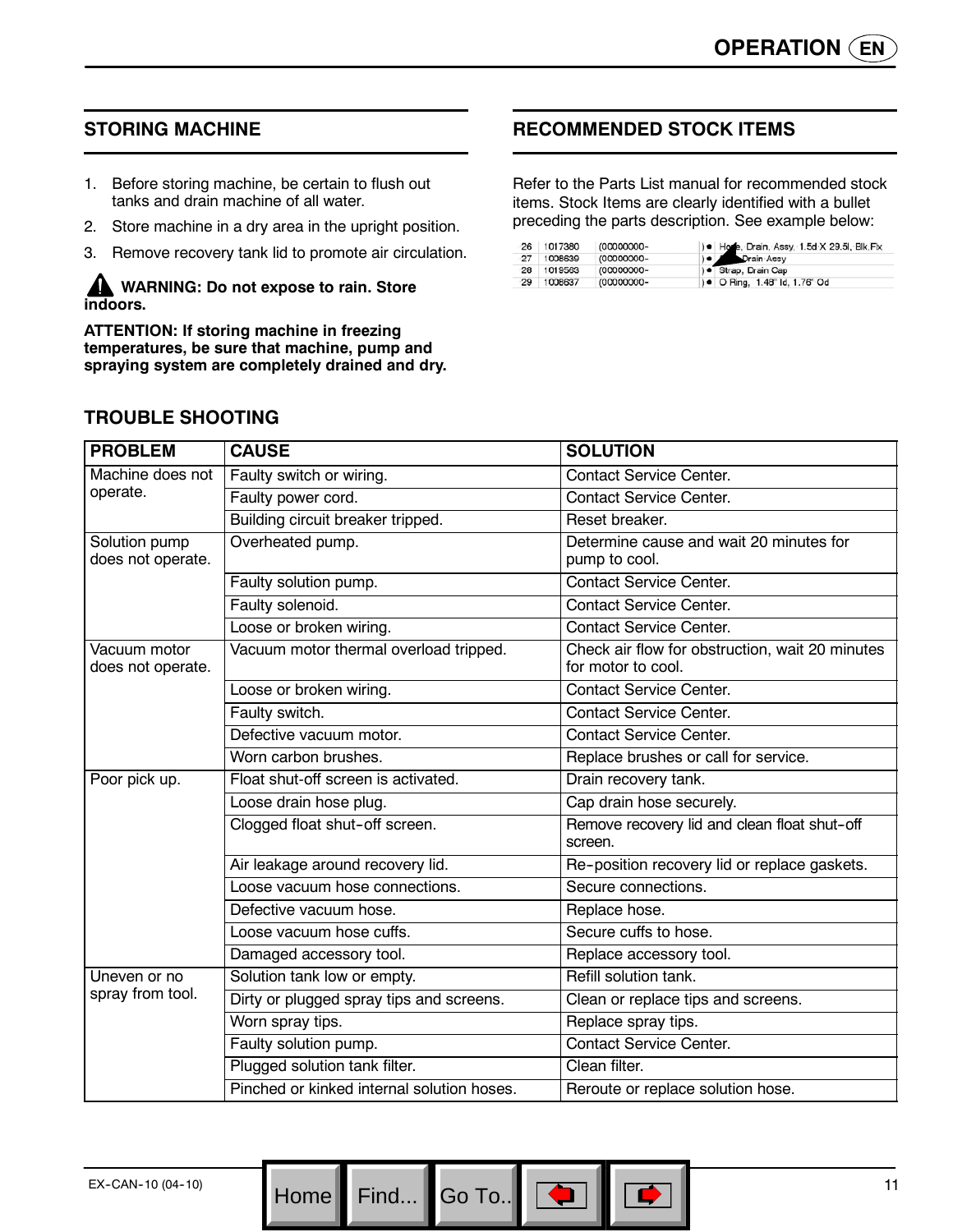# **SPECIFICATIONS**

| <b>Model</b>                                                            | EX-CAN-10                         |  |
|-------------------------------------------------------------------------|-----------------------------------|--|
| <b>LENGTH</b>                                                           | 1016mm (40 in)                    |  |
| <b>WIDTH</b>                                                            | 406mm (16 in)                     |  |
| <b>HEIGHT</b>                                                           | 864mm (34 in)                     |  |
| <b>WEIGHT</b>                                                           | 38 Kg (84 lb)                     |  |
| SOLUTION TANK CAPACITY                                                  | 38L (10 gal)                      |  |
| RECOVERY TANK CAPACITY                                                  | 55L (14.5 gal)                    |  |
| <b>SOLUTION PUMP</b>                                                    | 120V, 6.9bar (100psi), 1A         |  |
| <b>VACUUM MOTOR</b>                                                     | 120V, 1.8 hp, 13A, 1560W, 3 stage |  |
| <b>SEALED WATER LIFT</b>                                                | 3.5m (136 in)                     |  |
| TOTAL POWER CONSUMPTION                                                 | 120V, 14.0A, 1680W                |  |
| <b>DECIBEL RATING AT</b><br>OPERATOR'S EAR,<br><b>INDOORS ON CARPET</b> | 78dB(A)                           |  |

# **MACHINE DIMENSIONS**





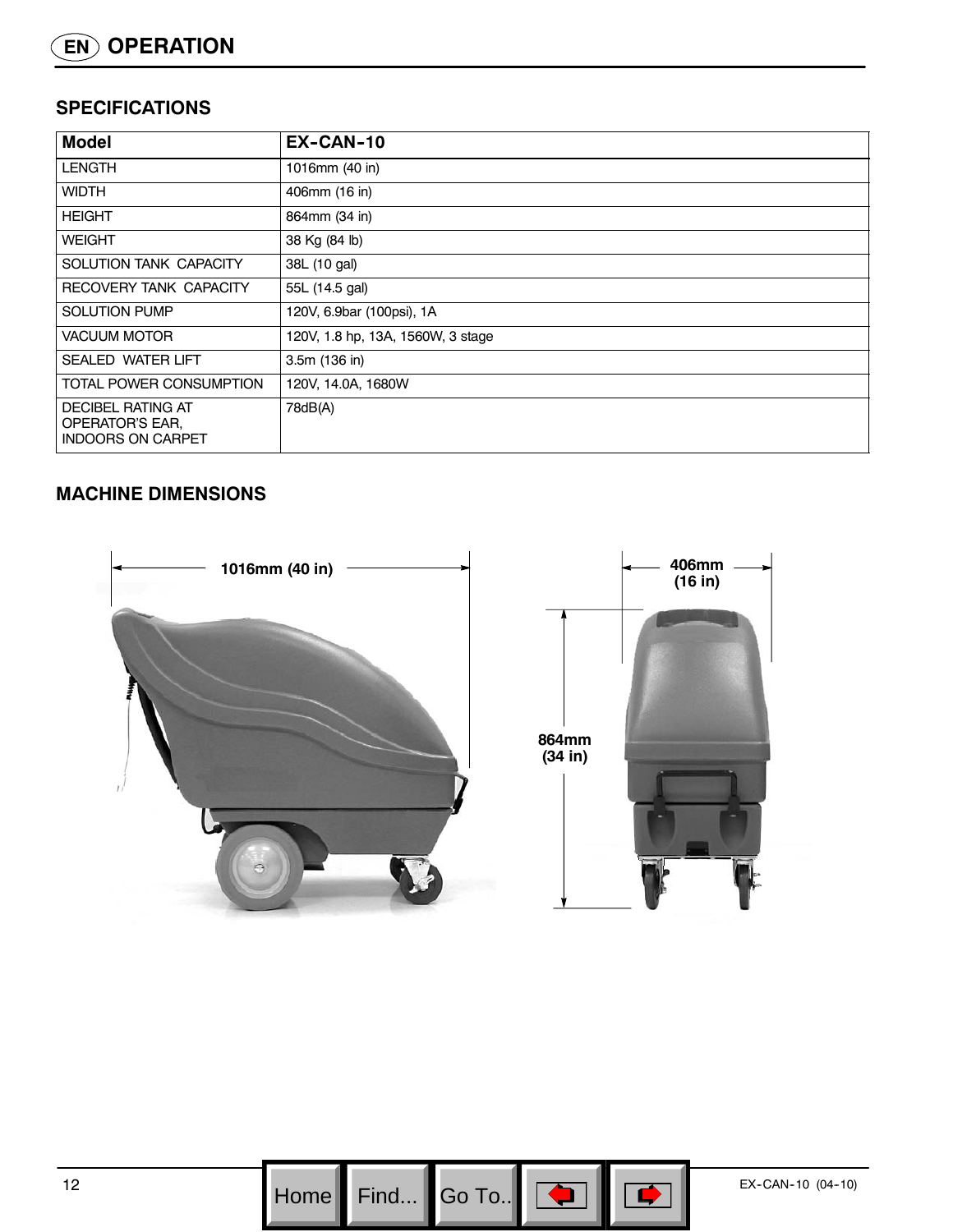Este manual acompaña a los modelos nuevos e incluye las instrucciones necesarias para su utilización y mantenimiento.

#### **Lea todo el manual para familiarizarse con la máquina antes de utilizarla o realizar tareas de mantenimiento.**

Esta máquina ofrece un funcionamiento excelente y puede obtener los mejores resultados con los mínimos costes si:

- Maneja la máquina con un cuidado razonable.
- Revisa la máquina periódicamente, de acuerdo con las instrucciones de mantenimiento adjuntas.
- Las operaciones de mantenimiento de la máquina se realizan con piezas suministradas por el fabricante o equivalentes.

Puede solicitar las piezas a través de internet, por teléfono, por fax o por correo.

**DESEMBALADO DE LA MÁQUINA:** Controle cuidadosamente si la caja presenta signos de deterioro. Si detecta desperfectos, informe inmediatamente al transportista.



#### **PROTECCIÓN DEL MEDIO AMBIENTE**

Deseche el material de embalaje y los componentes usados de la máquina de forma segura para el medio ambiente, de acuerdo con las normativas locales sobre desecho de residuos.

No olvide reciclar.

# **DATOS DE LA MÁQUINA**

Rellénela cuando realice la instalación para utilizarla como referencia en el futuro.

Nº modelo:

N<sup>o</sup> serie: \_

Opciones de la máquina:

Vendedor:

N<sup>o</sup> de teléfono del vendedor:<br>
<u>
and the subset of the subset of the subset of the subset of the subset of the subset of the subset of the subs</u>

N<sup>o</sup> de cliente: <u>contra de cliente</u> de cliente de la contra de la contra de la contra de la contra de la contra de la contra de la contra de la contra de la contra de la contra de la contra de la contra de la contra de la

Fecha de instalación:

# **ÍNDICE**

| <b>MEDIDAS DE SEGURIDAD </b>         | 14 |
|--------------------------------------|----|
| <b>ADHESIVOS DE SEGURIDAD</b>        | 15 |
| <b>COMPONENTES DE LA MÁQUINA</b>     | 16 |
| DESEMPAQUE DE LA MAQUINA             | 17 |
| INSTALACIÓN DE LA MÁQUINA ……………      | 17 |
| FUNCIONAMIENTO DE LA MÁQUINA         | 18 |
| VACIADO DE LOS DEPÓSITOS             | 19 |
| MANTENIMIENTO                        | 20 |
| ALMACENAMIENTO DE LA MÁQUINA         | 22 |
| <b>RECOMENDACIONES PARA EL</b>       |    |
| ALMACENAMIENTO                       | 22 |
| LOCALIZACIÓN DE AVERÍAS              | 23 |
| ESPECIFICACIONES                     | 24 |
| DIMENSIONES DE LA MÁQUINA         24 |    |
|                                      |    |

#### **Tennant Company**

PO Box 1452 Minneapolis, MN 55440 EE.UU. Teléfono: (800) 553-8033 o (763) 513-2850 www.tennantco.com www.nobles.com

Las características técnicas y las piezas están sujetas a modificaciones sin previo aviso.

Copyright © 2010 TENNANT Company. Todos los derechos reservados.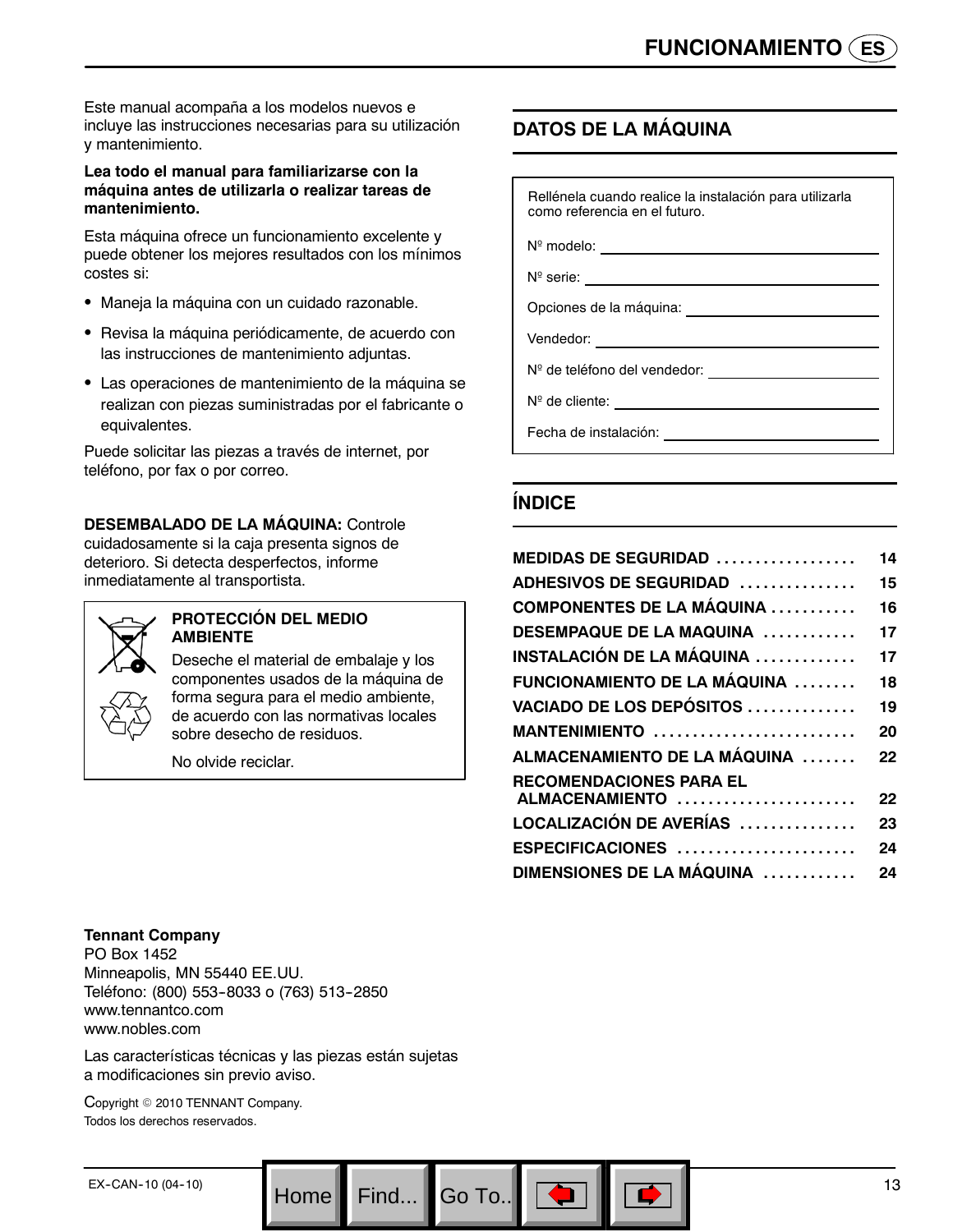# **MEDIDAS DE SEGURIDAD**

**Esta máquina está destinada únicamente al uso comercial. Está diseñada exclusivamente para limpiar alfombras y tapicerías en interiores y no es adecuada para ningún otro uso. Utilice únicamente los detergentes y accesorios recomendados.**

**Todos los operarios deben leer, comprender y cumplir las siguientes medidas de seguridad.**

A lo largo de todo el manual se utilizan los siguientes símbolos de advertencia y apartados "PARA SU SEGURIDAD" descritos a continuación:

**ADVERTENCIA: Para advertir sobre riesgos o hábitos peligrosos que podrían causar lesiones corporales graves o fatales.**

**PARA SU SEGURIDAD: Para indicar las operaciones que deben realizarse para una utilización segura del equipo.**

**La no observancia de estas advertencias podría provocar: lesiones personales, riesgo de electrocución, descargas eléctricas, incendios o explosiones:**

**ADVERTENCIA: No utilice líquidos inflamables o haga funcionar la máquina cerca de líquidos, vapores o materiales inflamables.**

**ADVERTENCIA: No recoja materiales inflamables ni metales reactivos.**

**ADVERTENCIA: No utilice la máquina con el cable eléctrico deteriorado. No modifique el enchufe. Desconecte el cable eléctrico antes de revisar la máquina.**

**ADVERTENCIA: No utilice la máquina al aire libre. No exponga la máquina a la lluvia. Guárdela en un lugar cerrado.**

#### **PARA SU SEGURIDAD:**

- **1. No utilice la máquina:**
	- Salvo que esté adecuadamente cualificado **y autorizado.**
	- Salvo que haya leído y comprendido el **manual del operario**
	- **En lugares con material inflamable o explosivo.**
	- **-- Si la toma de tierra del cable eléctrico no funciona correctamente.**
- Con el cable eléctrico o enchufe en malas **condiciones.**
- Si la máquina no funciona correctamente.
- **Al aire libre.**
- Cuando haya agua en el suelo.
- **Con el uso de cordones de extensión adicionales. Use sólo el cordón de extensión del fabricante equipado con la máquina que tenga una capacidad apropiada y esté conectado a tierra.**
- **2. Antes de utilizar la máquina:**
	- Asegúrese de que todos los dispositivos **de control se encuentran en su sitio y funcionan correctamente.**
- **3. Al utilizar la máquina:**
	- **No permita que la máquina pase por encima del cable eléctrico.**
	- No mueva la máquina tirando del cable **eléctrico o del enchufe.**
	- No tire del cable eléctrico cuando se **encuentre contra aristas o esquinas.**
	- Tenga cuidado de no pillar el cable **eléctrico al cerrar puertas.**
	- **-- No desenchufe la máquina tirando del cable eléctrico.**
	- No intente estirar demasiado el cable **eléctrico.**
	- **No toque el enchufe con las manos húmedas.**
	- Mantenga el cable eléctrico alejado de **superficies calientes.**
	- **Informe inmediatamente si la máquina presenta averías o funciona incorrectamente.**
	- Siga las instrucciones de manipulación y **mezcla indicadas en los envases de los productos químicos.**
- **4. Antes de estacionar o revisar la máquina:**
	- Apague la máquina.
	- Desconecte el cable eléctrico del enchufe **de la pared.**
- **5. Al revisar la máquina:**
	- Desconecte el cable eléctrico del enchufe **de la pared.**
	- **Evite las partes en movimiento. No lleve chaquetas, camisas o mangas sueltas.**
	- **-- Utilice piezas de recambio suministradas o aprobadas por el fabricante.**

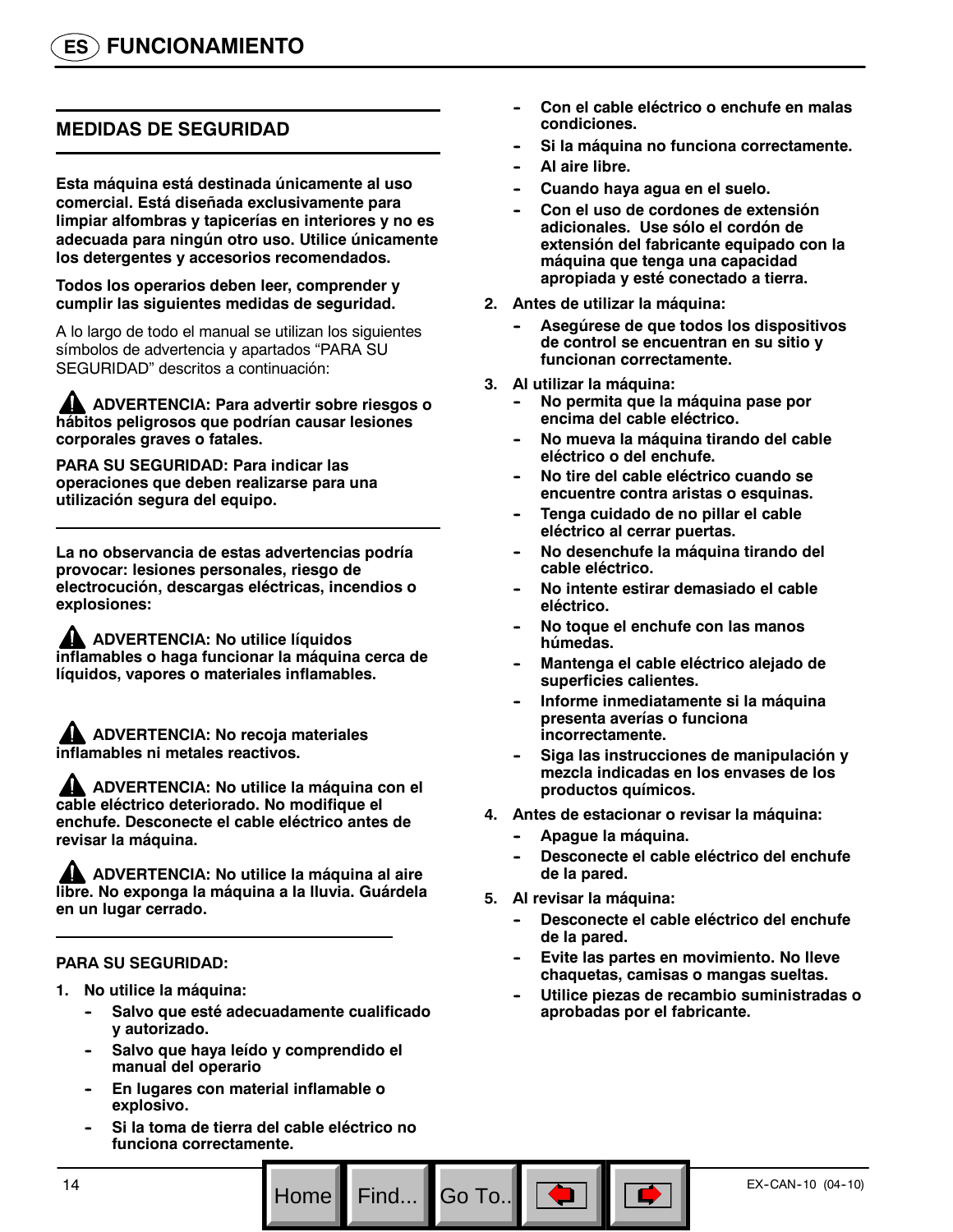#### **INSTRUCCIONES PARA LA CONEXIÓN A LA TOMA DE TIERRA**

**La máquina debe conectarse a tierra. Si funciona mal o se rompe, la conexión a tierra proporciona un recorrido de menor resistencia para la corriente eléctrica para reducir el riesgo de choque eléctrico. Esta máquina está equipada con un cordón que tiene un conductor de conexión a tierra del equipo y un enchufe de conexión a tierra. El enchufe debe enchufarse en un tomacorrientes apropiado que esté bien instalado de acuerdo con todos los códigos y ordenanzas locales. No extraiga la clavija de conexión a tierra; en caso de faltar, vuelva a colocar el enchufe antes de usar.**



### **ADHESIVOS DE SEGURIDAD**

Los adhesivos de seguridad de la máquina se encuentran en los lugares indicados a continuación. Sustituya los adhesivos deteriorados o ilegibles.



Go To..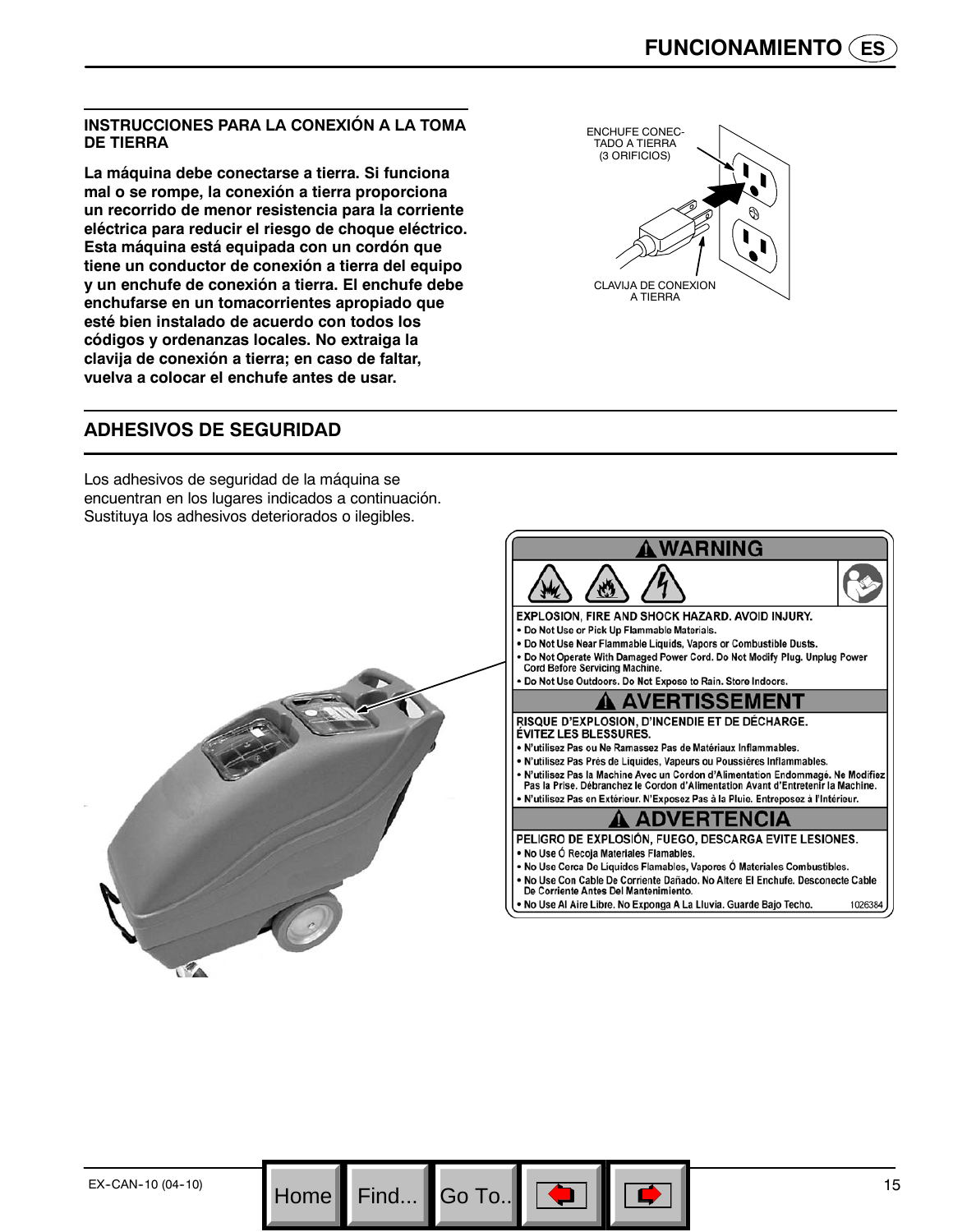# **COMPONENTES DE LA MÁQUINA**



- **1. Mango elevador de la máquina**
- **2. Tanque de solución**
- **3. Tanque de recuperación**
- **4. Ruedas metálicas calzables**
- **5. Ruedas para subir escaleras de 254mm (10 pul.)**
- **6. Sujetador de botella**
- **7. Conmutador ON/OFF de electricidad principal**
- **8. Cable flexible de alimentación eléctrica**
- **9. Manguera de drenaje del tanque de recuperación**
- **10. Gancho para la herramienta accesoria de la manguera de solución**
- **11. Gancho para la herramienta accesoria de la manguera de vacío**
- **12. Manguera de vacío de 4.6m (15 pies)**
- **13. Manguera de solución de 4.6m (15 pies)**
- **14. Herramienta para piso de 330mm (13 pul.) (opcional)**
- **15. Cordón eléctrico de 7.6m (25 pies)**
- **16. Manguera de limpieza de 1.4m (4 1/2 f)**

Go To.. $\|$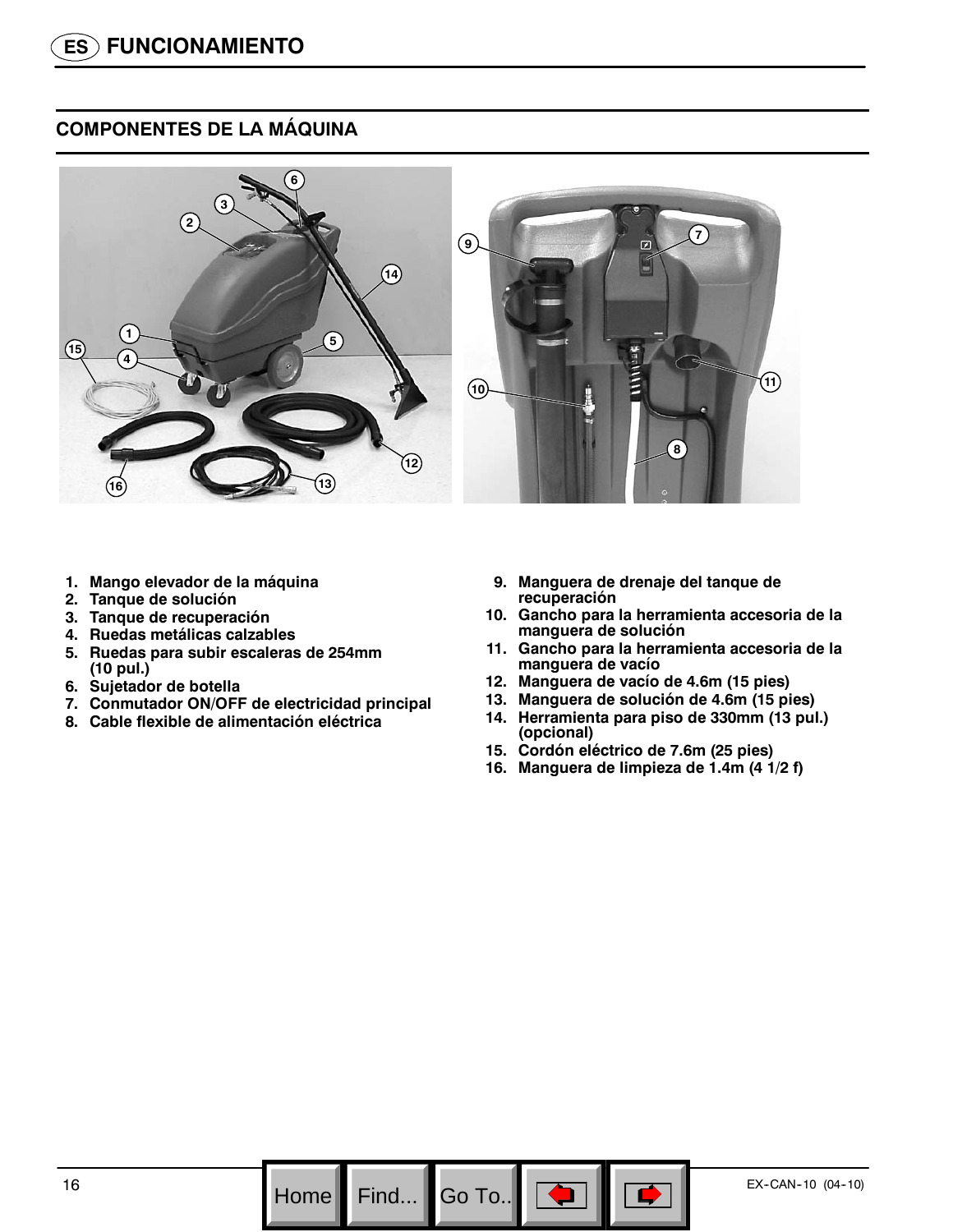## **DESEMPAQUE DE LA MAQUINA**

- 1. Inspeccione cuidadosamente la caja por señales de daño. Informe inmediatamente al transportista con respecto a los daños.
- 2. Inspeccione el contenido de la caja para asegurar que la caja está completa. Consulte con el distribuidor por artículos faltantes.
	- 1 Máquina
	- 1 -- Manguera de vacío de limpieza de 1.4M (4 1/2 pies)
	- 1 Manguera de vacío de 4.6m (15 pies)
	- 1 -- Manguera de solución de 4.6m (15 pies)
	- 1 Cordón eléctrico de 7.6m (25 pies)

# **INSTALACIÓN DE LA MÁQUINA**

1. Retire la tapa del depósito de la disolución y llene dicho depósito con 10 galones/38 litros de agua caliente, a una temperatura máxima de 140°F/60°C (Figura 1).

**ATENCIÓN: Utilice cubos diferentes para llenar y vaciar la máquina y evitar que el sistema de la disolución se bloquee.**



**FIG. 1**

**ADVERTENCIA: No utilice líquidos inflamables o haga funcionar la máquina cerca de líquidos o vapores o polvos inflamables.**

2. Agregue una solución recomendada de limpieza a la relación apropiada de dilución.

**PARA SU SEGURIDAD: Siga las instrucciones de mezcla y manipulación indicadas en los envases de los productos químicos cuando utilice la máquina.**

**ATENCIÓN: Si usa el polvo de limpieza, mezcla el polvo con agua antes de agregarlo al tanque.**

Home Find... Go To.

*NOTA: Si quiere, también se obtienen excelentes resultado utilizando únicamente agua.*

- 3. Después de llenar vuelva a colocar la tapa del tanque de solución.
- 4. Conecte la manguera de vacío al tubo de entrada de vacío ubicado en la parte posterior de la máquina. A continuación conecte la manguera de solución al acople rápido ubicado debajo del mango (Figura 2).



**FIG. 2**

5. Fije la herramienta accesoria al extremo opuesto de las mangueras (Figura 3).





6. Si se desea, calce las ruedas metálicas delanteras para mantener la máquina fija mientras limpia (Figura 4).



**FIG. 4**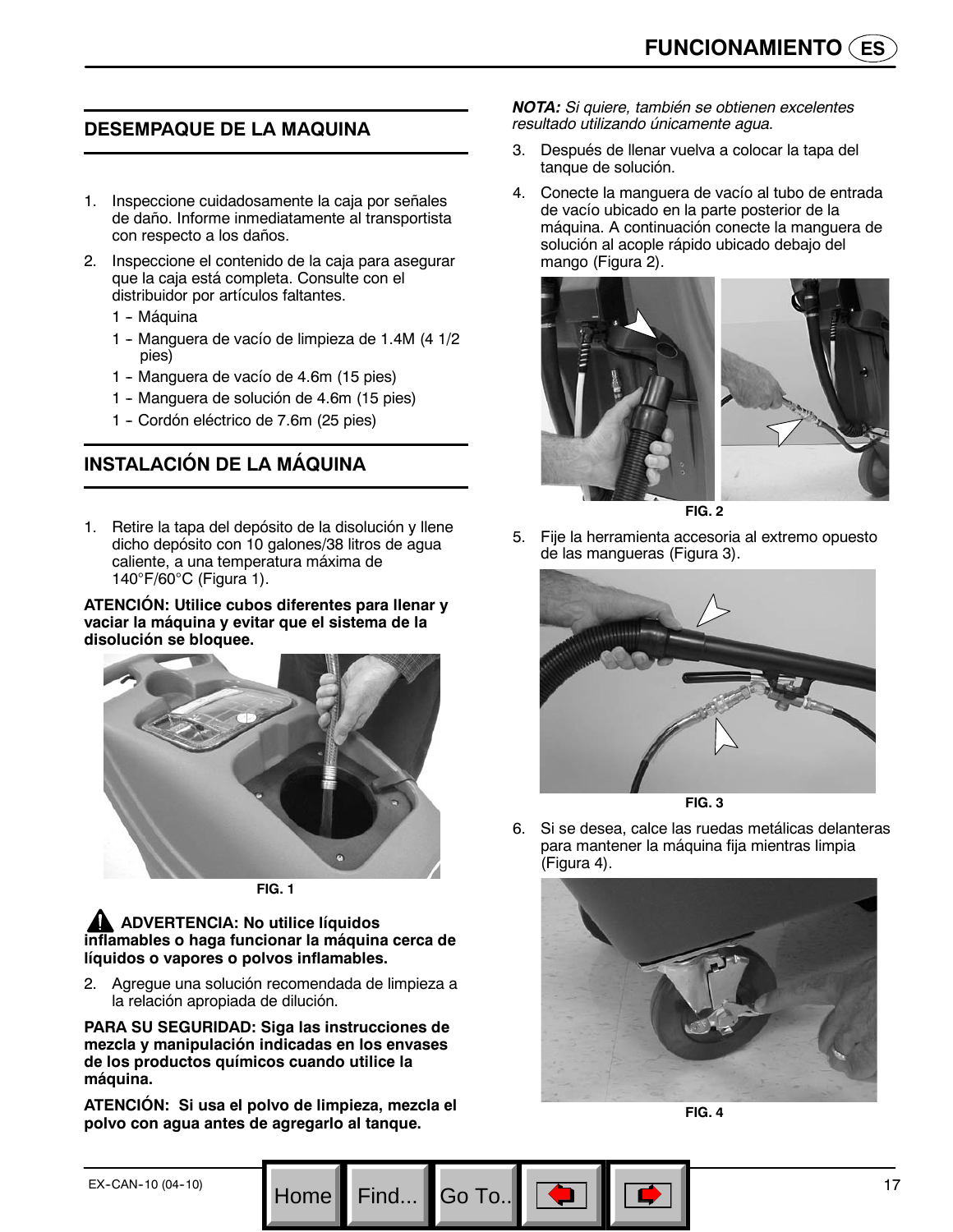7. Conecte el cordón eléctrico a la máquina. A continuación enchufe el cordón aun tomacorrientes de pared (Figura 5).



**FIG. 5**

**PARA SU SEGURIDAD: No utilice la máquina salvo que el cable eléctrico tenga una toma de tierra que funcione correctamente.**

**PARA PROTECCION: No opere la máquina usando cordones de extensión adicionales. Use sólo el cordón de extensión del fabricante equipado con la máquina que tenga una capacidad apropiada y esté conectado a tierra.**

# **FUNCIONAMIENTO DE LA MÁQUINA**

**PARA SU SEGURIDAD: No utilice la máquina salvo que haya leído y comprendido el manual de instrucciones.**

#### **ANTES DE LA PUESTA EN MARCHA**

- 1. Pase el aspirador por la moqueta para eliminar partículas y otros residuos.
- 2. Compruebe si el cable eléctrico está deteriorado. Sustitúyalo si está deteriorado.

#### **OPERACION DE LA HERRAMIENTA DE PISO**

#### **ADVERTENCIA: No recoja materiales inflamables ni metales reactivos.**

1. Gire el conmutador de la electricidad principal a la posición ON (Figura 6).



- 2. Coloque la herramienta de piso de manera que las zapatas de acero inoxidable estén paralelos al piso. Oprima el gatillo y aplique una presión descendente sobre el cabezal de la herramienta de piso y lentamente tire de la herramienta hacia atrás. Suelte el gatillo a 150mm (6 pul.) desde el extremo de la carrera (Figura 7).
- 3. Empuje la herramienta de piso hacia adelante sobre el mismo recorrido con el gatillo suelto al retornar a la próxima carrera. Continúe este método de tirar y empujar con una superposición de 50mm (2 pul.) para cada carrera.

*NOTA: Para áreas muy sucias, repita la carrera o cambie el ángulo de la carrera.*



**FIG. 7**

4. Controle si existe formación excesiva de espuma en el depósito de recuperación. Utilice una disolución recomendada para controlar la formación de espuma y evitar averías del motor.

#### **ATENCIÓN: La excesiva formación de espuma evitará que el filtro de cierre del flotador se active. Esto podría causar la avería del motor de aspiración.**

- 5. Cuando la herramienta de piso cesa el rociado, usted debe drenar el tanque de recuperación (Vea DRENAJE DE TANQUES).
- 6. Después de limpiar, disminuya la presión de agua de la herramienta accesoria antes de desconectar la manguera. Oprima el gatillo por cinco segundos después de apagar el conmutador de la electricidad principal.



Go To.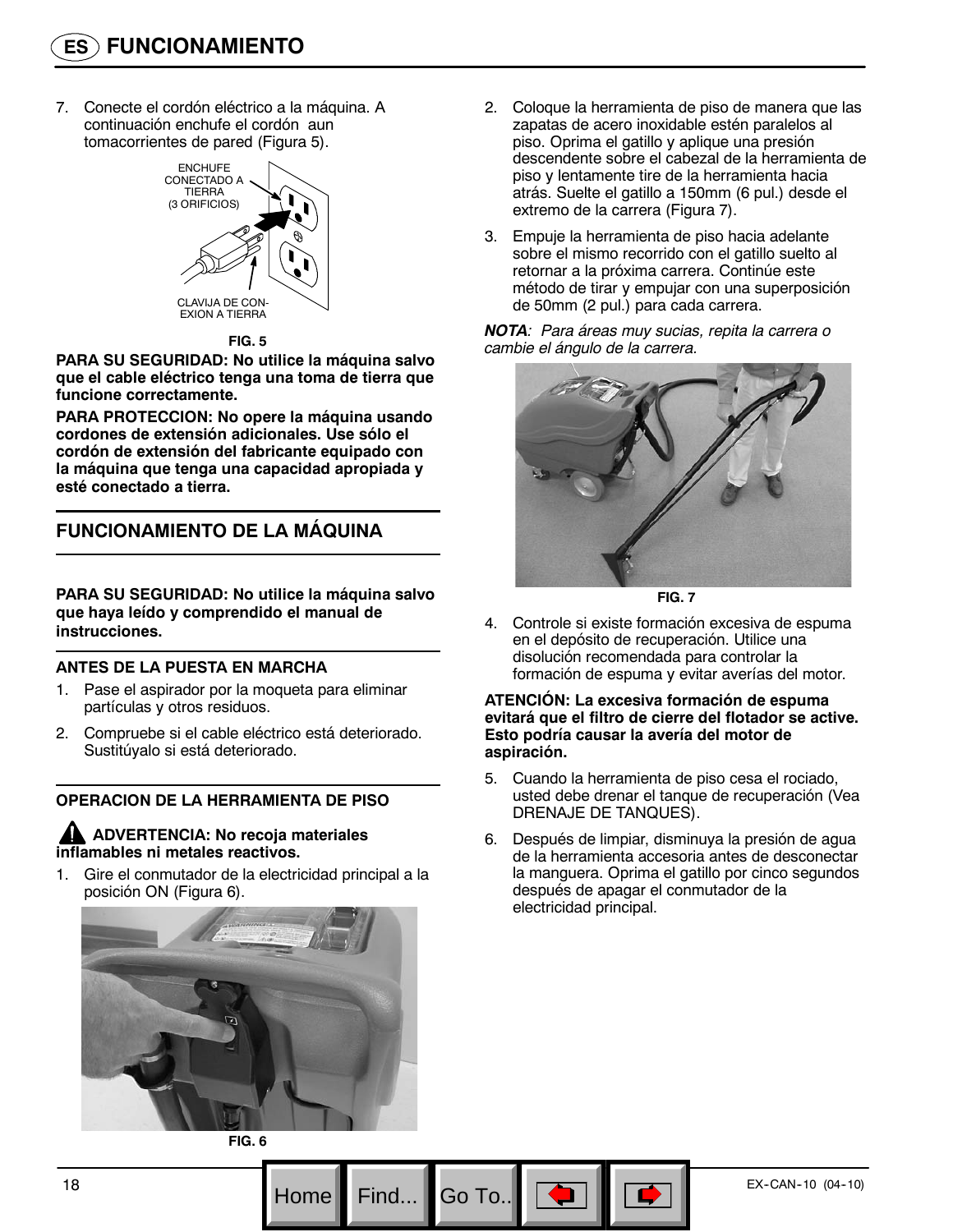#### **LIMPIEZA DE TAPIZADOS**

#### *Se requiere una herramienta accesoria adicional.*

*NOTA: Esta máquina limpia la mayoría de la tapicería sintética. Las telas tales como Herculon y sintéticas se limpian con resultados excelentes. La limpieza de extracción no se recomienda para la mayoría de los algodones, sedas, lanas o terciopelos de fibra natural. Sea muy precavido al limpiar muebles retapizados ya que la tela debajo de la nueva tela puede desteñir y descolorar la nueva tela.*

#### **ATENCION: Al limpiar el tapizado, consulte siempre las instrucciones de limpieza cosidas a los muebles por el fabricante.**

- 1. Aspire el tapizado antes de limpiar.
- 2. Prueba la tela por firmeza del color: Vierta una pequeña cantidad de la solución recomendada de limpieza sobre un trapo blanco. Seleccione un área oculta del tapizado y frote el mismo por un minuto. Si el color no se transfiere al trapo es segura para limpiar.
- 3. Fije la herramienta accesoria manual opcional a las mangueras de vacío y solución.
- 4. Coloque la herramienta manual sobre la tela y oprima el gatillo al aplicar presión sobre la tela y empujar lentamente la herramienta hacia atrás. Sea precavido en no humedecer excesivamente el tapizado. Repita la carrera sin rociado para secar la tela tanto como sea posible. Superponga las carreras de limpieza para evitar estrías (Figura 8).



**FIG. 8**

#### **ADVERTENCIA: No recoja materiales inflamables ni metales reactivos.**

5. Controle si existe formación excesiva de espuma en el depósito de recuperación. Utilice una disolución recomendada para controlar la formación de espuma y evitar averías del motor.

Home Find... Go To.

#### **ATENCIÓN: La excesiva formación de espuma evitará que el filtro de cierre del flotador se active. Esto podría causar la avería del motor de aspiración.**

- 6. Usted debe drenar el tanque de combustible cuando la herramienta accesoria cesa de rociar (Vea DRENAJE DE TANQUES).
- 7. Después de limpiar y antes de desconectar la manguera, disminuya la presión de agua de la herramienta accesoria. Oprima el gatillo por cinco segundos después de apagar el conmutador de la electricidad principal.

# **VACIADO DE LOS DEPÓSITOS**

**PARA SU SEGURIDAD: Al revisar la máquina, desconecte el cable eléctrico del enchufe de la pared.**

**ATENCIÓN: Utilice cubos diferentes para llenar y vaciar la máquina y evitar que el sistema de la disolución se bloquee.**

#### **VACIADO DEL DEPÓSITO DE RECUPERACIÓN**

- 1. Apague la máquina y desenchufe el cable eléctrico.
- 2. Gire el tapón de la manguera de vaciado en sentido contrario al de las agujas del reloj y retírelo (Figura 9).



**FIG. 9**

3. Después de la operación de vaciado, cierre bien el tapón de la manguera de vaciado.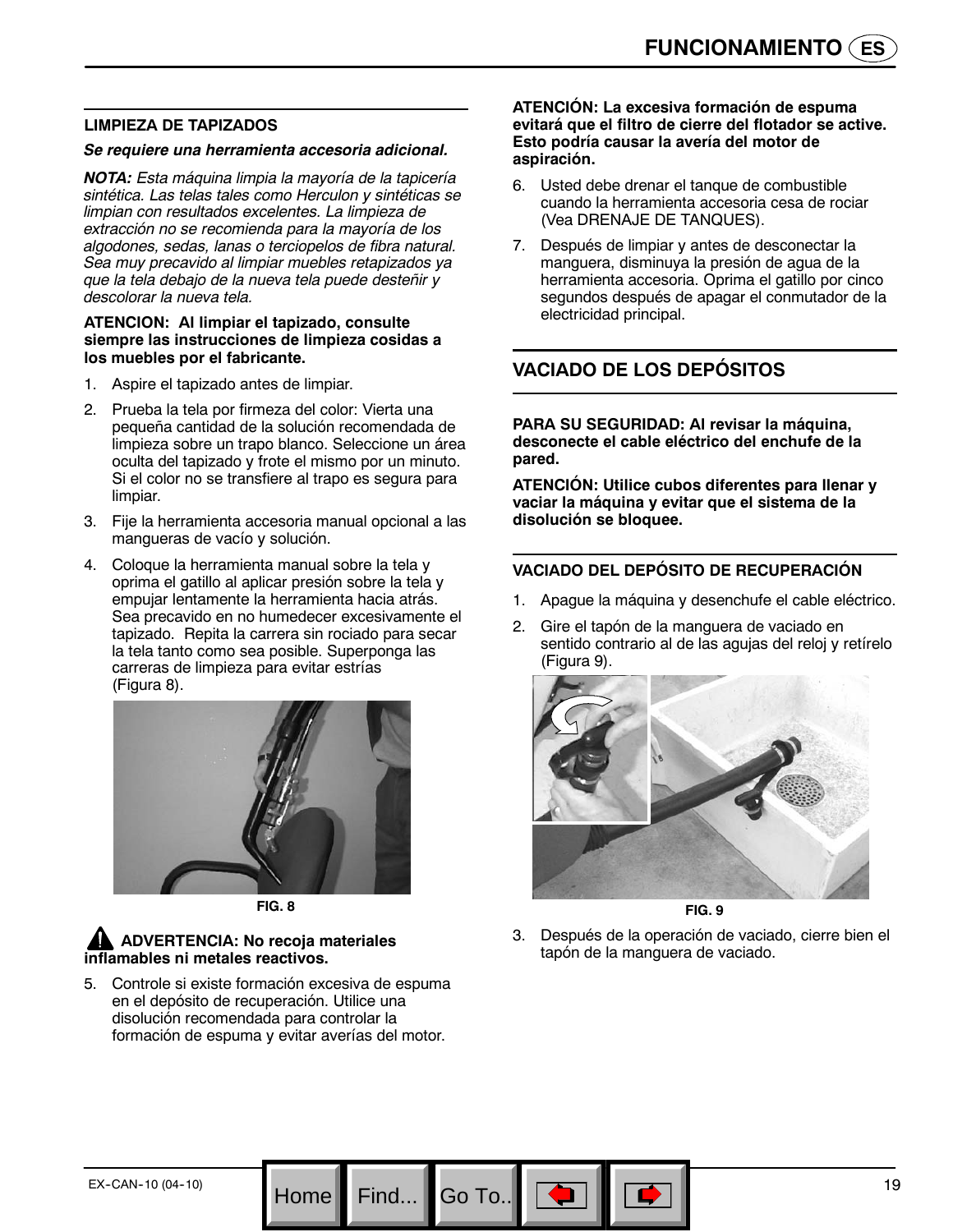#### **DRENAJE DE LA SOLUCION DE LIMPIEZA RESTANTE**

1. Conecte la manguera de limpieza de 1.4m (4 1/2 pies) al tubo de entrada de vacío. La manguera de limpieza se proporciona con la máquina (Figura 10).



**FIG. 10**

- 2. Gire el conmutador de la electricidad principal a la posición ON .
- 3. Sumerja la manguera de limpieza dentro del tanque de solución y aspire la solución restante.
- 4. Apague la máquina y vacíe el depósito de recuperación.

# **MANTENIMIENTO**

Para mantener la máquina en buenas condiciones de funcionamiento bastará realizar las operaciones de mantenimiento diarias, semanales o mensuales de la máquina

**PARA SU SEGURIDAD: Al revisar la máquina, desconecte el cable eléctrico del enchufe de la pared.**

#### **MANTENIMIENTO DIARIO (Cada 4 horas de utilización)**

1. Vacíe y aclare bien el depósito de recuperación (Figura 11).



**FIG. 11**

2. Extraiga y limpie el filtro del flotador cierre situado en el depósito de recuperación (Figura 12).





3. Sumerja la manguera de limpieza dentro del tanque de solución y aspire la solución restante (Figura 13).



**FIG. 13**

4. Inspeccione el patrón de rociado de la herramienta accesoria por taponado. Si taponada, extraiga las boquillas de rociado y los tamices y empape en solución de ácido acético por hasta seis horas. No use objetos aguzados para destapar las boquillas ya que esto resultará en daños (Figura 14).

Go To.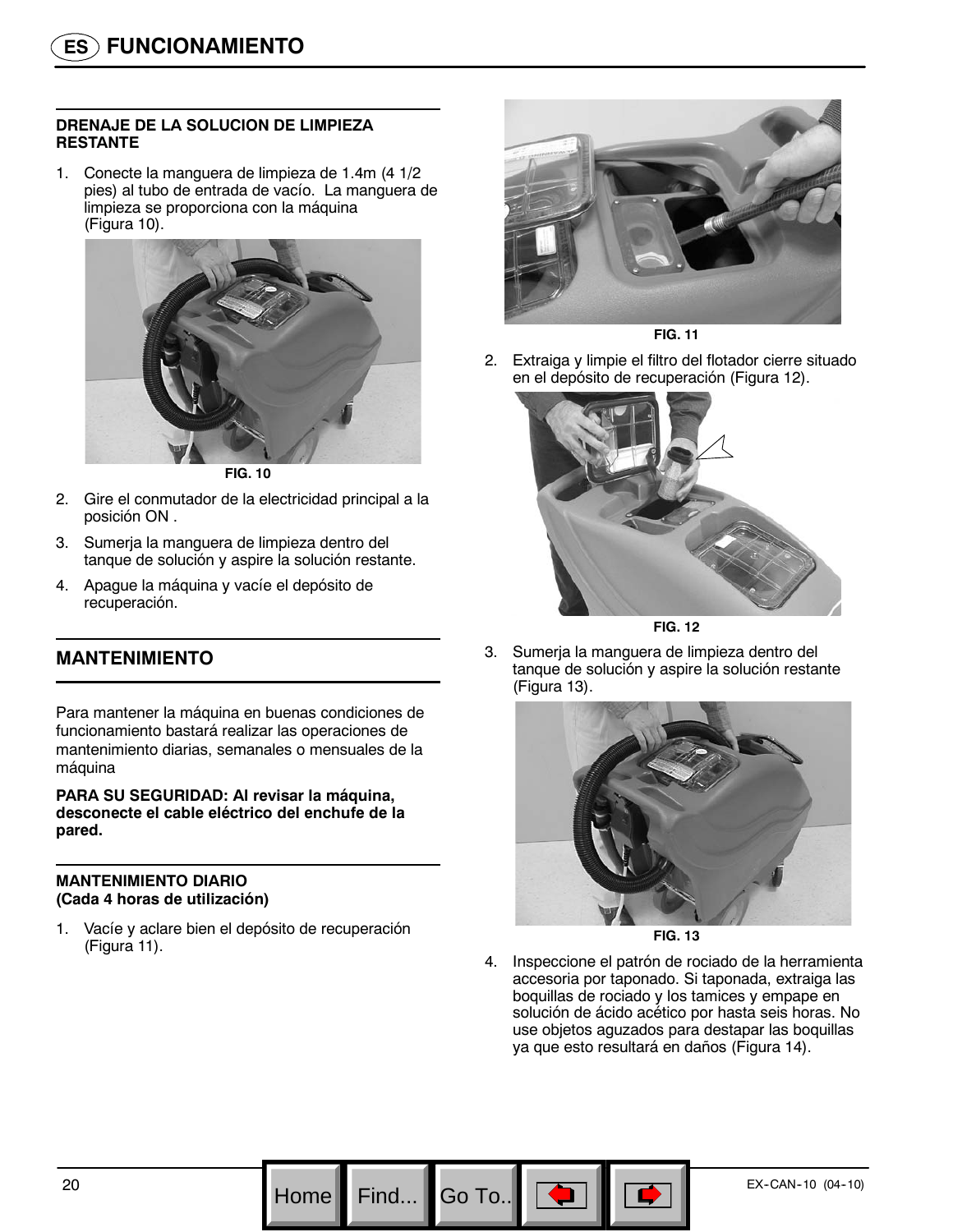

**FIG. 14**

5. Extraiga los desechos que taponan la herramienta accesoria (Figura 15).



**FIG. 15**

6. Retire las fibras de moqueta y restos que pueda haber enredados en el cepillo (Figura 16).



**FIG. 16**

- 7. Controle si el cable o su soporte están deteriorados, sustitúyalos si mostraran deterioro. Guarde el cable enrollado después de cada uso.
- 8. Limpie la máquina con un limpiador no abrasivo que no contenga disolventes (Figura 17).



**FIG. 17**

9. Inspeccione la manguera de vacío por orificios y mordazas flojas.

#### **MANTENIMIENTO MENSUAL (Cada 80 horas de utilización)**

1. Aclare el sistema de la bomba con una solución de ácido acético para disolver las acumulaciones normales de productos alcalinos.

#### **PARA SU SEGURIDAD: Siga las instrucciones de mezcla y manipulación indicadas en los envases de los productos químicos cuando utilice la máquina.**

- a. Mezcle 16 oz./.5 litros de solución de ácido acético con 2 gal/7,5 litros de agua caliente (temperatura máxima: 140°F/60°C) y viértala en el depósito de la disolución.
- b. Conecte la herramienta accesoria a la máquina.
- c. Encienda el conmutador de la electricidad principal.
- d. Con la herramienta sobre un balde, oprima el gatillo de la herramienta accesoria por un minuto.
- e. Apague la máquina y deje que la solución restante actúe durante la noche y disuelva las acumulaciones alcalinas.
- f. Al día siguiente, pulverice el resto de la disolución y aclare el sistema con 3 gal/11 l de agua limpia.
- 2. Lubrique las ruedas y ruedas metálicas con un aceite resistente al agua.
- 3. Controle si la máquina presenta fugas de agua.
- 4. Controle si los tornillos de la máquina están sueltos.

Go To.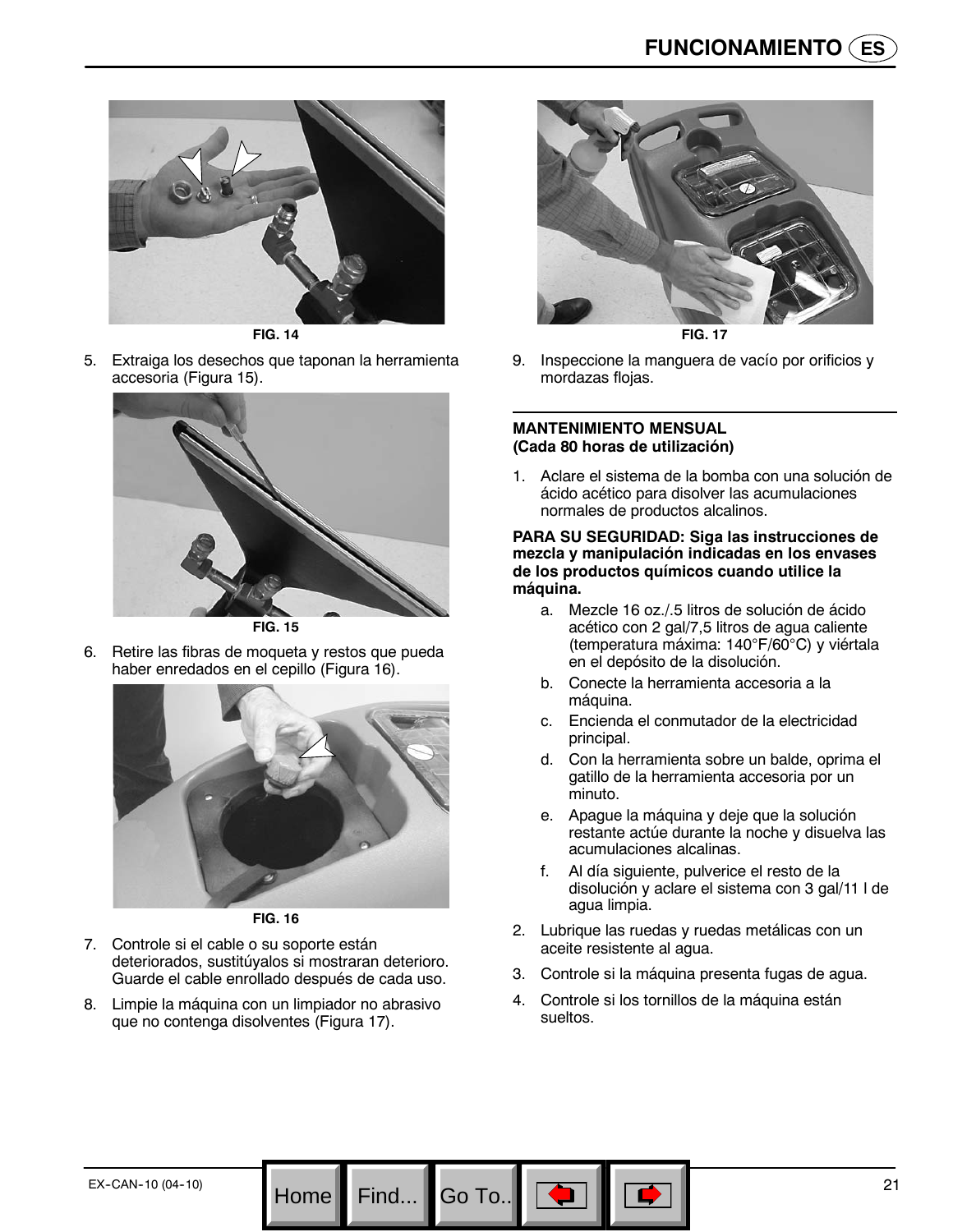#### **MANTENIMIENTO TRIMESTRAL (Cada 250 horas de utilización)**

Controle el desgaste de los cepillos de carbón del motor de aspiración. Sustituya los cepillos cuando la longitud de sus cerdas sea igual o inferior a 3/8"/1 cm debido al desgaste.

#### **REVISIÓN DE LA MÁQUINA**

El diseño de la máquina permite abrirla y acceder a los componentes internos para su reparación.

#### **ADVERTENCIA: Desconecte el cable eléctrico antes de revisar la máquina.**

**PARA SU SEGURIDAD: Utilice piezas de recambio suministradas o aprobadas por TENNANT.**

1. Retire los dos pernos hexagonales del delantero de la máquina utilizando una llave de 9/16".

#### **ATENCIÓN: Asegúrese de que los depósitos estén vacíos antes de abrirlos.**

2. Abra el depósito desplazándolo hacia atrás y alejándolo del chasis (Figura 18).



**FIG. 18**

3. Al cerrar la máquina, mantenga los dedos alejados y sea precavido en no presionar o doblar las mangueras o el cableado internos. Vuelva a colocar el mango de elevación y ajuste bien las tuercas de cabeza hexagonal.

# **ALMACENAMIENTO DE LA MÁQUINA**

- 1. Antes de guardar la máquina, asegúrese de aclarar y vaciar todo el agua de los depósitos de la máquina.
- 2. Guarde la máquina en posición vertical en un sitio seco con el cepillo levantado, sin que toque el suelo.
- 3. Retire la tapa de recuperación para facilitar la circulación de aire.

**ADVERTENCIA: No exponga la máquina a la lluvia. Guárdela en un lugar cerrado.**

**ATENCIÓN: Si guarda la máquina a temperaturas iguales o inferiores a 0**°**C, asegúrese de que la máquina, la bomba y el sistema de pulverización están totalmente vacíos y secos.**

# **RECOMENDACIONES PARA EL ALMACENAMIENTO**

Consulte el manual de repuestos para saber qué repuestos conviene tener en stock. Los repuestos que debe tener en almacén se identifican fácilmente por la marca que precede a la descripción de las piezas. Consulte el siguiente ejemplo:

|    | 26 1017380 | (00000000- | ) . Hose, Drain, Assy, 1.5d X 29.5l, Blk, Flx |
|----|------------|------------|-----------------------------------------------|
| 27 | 1008639    | (00000000- | Drain Assy                                    |
|    | 28 1019563 | (00000000- | ) · Strap, Drain Cap                          |
| 29 | 1008637    | (00000000- | ) • O Ring, 1.48" Id, 1.76" Od                |

Go To..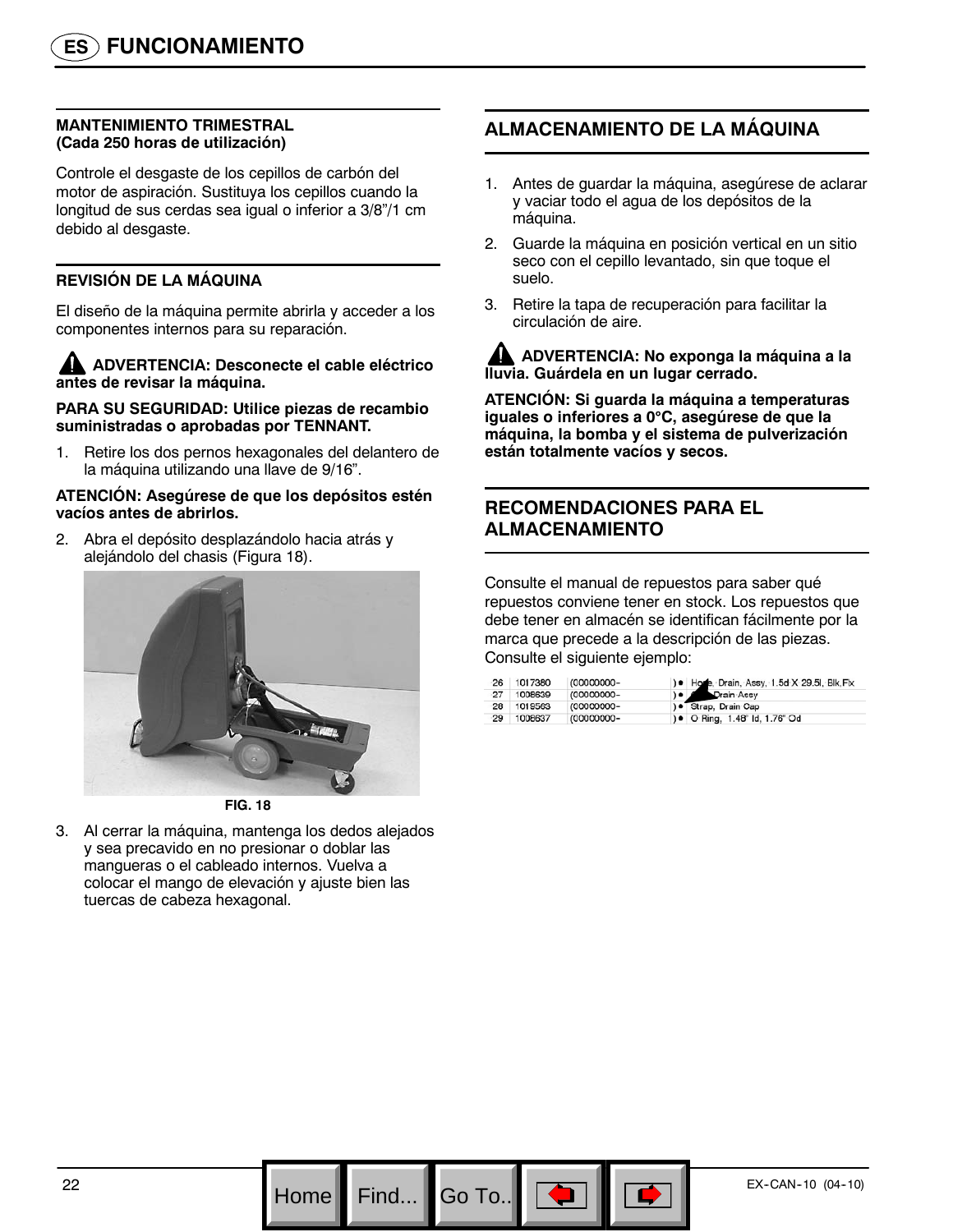| <b>PROBLEMA</b>                   | <b>CAUSA</b>                                                 | <b>SOLUCIÓN</b>                                                                               |
|-----------------------------------|--------------------------------------------------------------|-----------------------------------------------------------------------------------------------|
| La máquina no                     | Cableado o interruptores averiados.                          | Contactar con el Servicio Técnico                                                             |
| funciona.                         | Cable eléctrico defectuoso.                                  | Contactar con el Servicio Técnico                                                             |
|                                   | Cortacircuitos del edificio activado.                        | Reajustar el cortacircuitos.                                                                  |
| La bomba de la<br>disolución no   | Sobrecalentamiento de la bomba.                              | Determinar la causa y esperar 20<br>minutos a que la bomba se enfríe.                         |
| funciona.                         | Bomba de la disolución defectuosa.                           | Contactar con el Servicio Técnico                                                             |
|                                   | Solenoide defectuoso.                                        | Contactar con el Servicio Técnico                                                             |
|                                   | Cables rotos o sueltos.                                      | Contactar con el Servicio Técnico                                                             |
| Motor de<br>aspiración no         | Sobrecarga térmica del motor de aspiración                   | Controlar si está bloqueado el flujo de aire,<br>esperar 20 minutos a que el motor se enfríe. |
| funciona.                         | Cables rotos o sueltos.                                      | Contactar con el Servicio Técnico                                                             |
|                                   | Interruptor de aspiración / de la bomba<br>defectuoso.       | Contactar con el Servicio Técnico                                                             |
|                                   | Motor de aspiración averiado.                                | Contactar con el Servicio Técnico                                                             |
|                                   | Cepillos de carbón gastados.                                 | Sustituir los cepillos o llamar al servicio<br>técnico.                                       |
| Recogida                          | Es activado la mampara de flotar.                            | Tanque de recobro desaguadero.                                                                |
| insuficiente.                     | Tapón de la manguera de vaciado mal<br>.cerrado              | Cierre bien el tapón de la manguera de<br>vaciado.                                            |
|                                   | Filtro del flotador de cierre bloqueado.                     | Retire la tapa de recuperación y limpie el filtro<br>del flotador de cierre.                  |
|                                   | Fuga de aire alrededor de la tapa de<br>recuperación.        | Colocar de nuevo la tapa de recuperación o<br>sustituir las juntas.                           |
|                                   | Conexiones de la manguera de aspiración<br>sueltas.          | Fijar bien las conexiones.                                                                    |
|                                   | Manguera de aspiración defectuosa.                           | Sustituir la manguera                                                                         |
|                                   | Conexiones de la manguera de aspiración<br>sueltas.          | Fijar bien las conexiones a la manguera.                                                      |
|                                   | Herramienta accesoria dañada.                                | Reemplace la herramienta accesoria.                                                           |
| Rociado irregular<br>o nulo de la | Nivel del depósito de la disolución bajo o<br>vacío.         | Rellenar el depósito de la disolución.                                                        |
| herramienta.                      | Puntas pulverizadores y mamparas sucias o<br>tapados.        | Limpie o reemplace las puntas y mamparas.                                                     |
|                                   | Tamaño o ángulo de la punta de pulverización<br>incorrectos. | Sustituir las puntas de pulverización.                                                        |
|                                   | Bomba de la disolución defectuosa.                           | Contactar con el Servicio Técnico                                                             |
|                                   | Filtro del depósito de la disolución bloqueado.              | Limpiar filtro.                                                                               |
|                                   | Mangueras o alambrados pellizcados o<br>arrugados            | Reemplace o cambie la ruta de la manguera de<br>solución.                                     |

# **LOCALIZACIÓN DE AVERÍAS**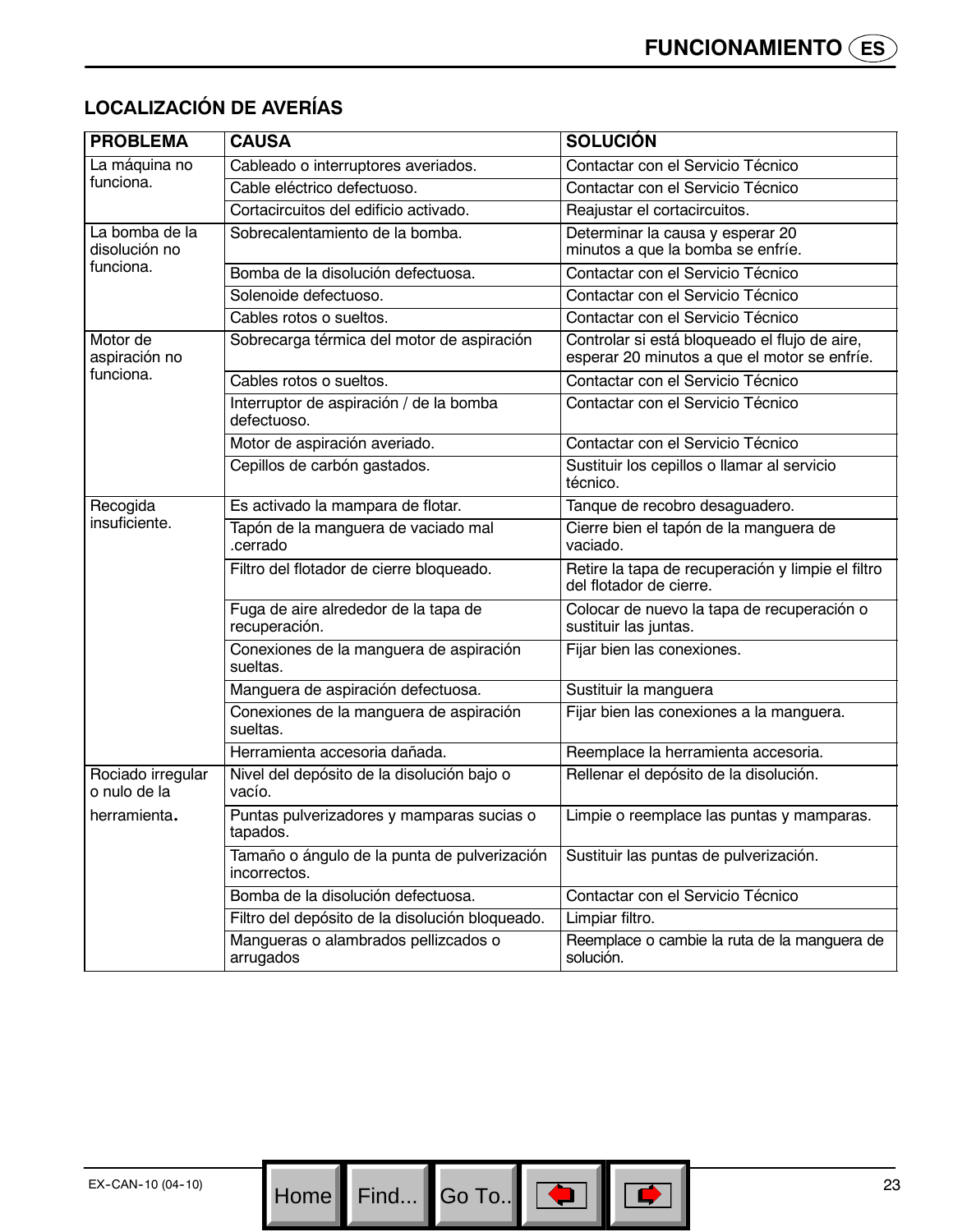# **ESPECIFICACIONES**

| <b>Modelo</b>                                                                                 | EX-CAN-10                         |  |
|-----------------------------------------------------------------------------------------------|-----------------------------------|--|
| <b>LONGITUD</b>                                                                               | 1016mm (40 in)                    |  |
| <b>ANCHURA</b>                                                                                | 406mm (16 in)                     |  |
| <b>ALTURA</b>                                                                                 | 864mm (34 in)                     |  |
| <b>PESO</b>                                                                                   | 38 Kg (84 lb)                     |  |
| CAPACIDAD DEL DEPÓSITO DE<br>LA DISOLUCIÓN                                                    | 38L (10 gal)                      |  |
| CAPACIDAD DEL DEPÓSITO DE<br><b>RECUPERACIÓN</b>                                              | 55L (14.5 gal)                    |  |
| BOMBA DE LA DISOLUCIÓN                                                                        | 120V, 6.9bar (100psi), 1A         |  |
| MOTOR DE ASPIRACIÓN                                                                           | 120V, 1.8 hp, 13A, 1560W, 3 stage |  |
| ELEVACIÓN SELLADA DE AGUA                                                                     | 3.5m (136 in)                     |  |
| POTENCIA TOTAL                                                                                | 120V, 14.0A, 1680W                |  |
| DECIBELIOS A LA ALTURA DEL<br>OPERARIO EN RECINTO<br><b>CERRADO CON SUELO</b><br>ENMOQUETADO. | 78dB(A)                           |  |

# **DIMENSIONES DE LA MÁQUINA**



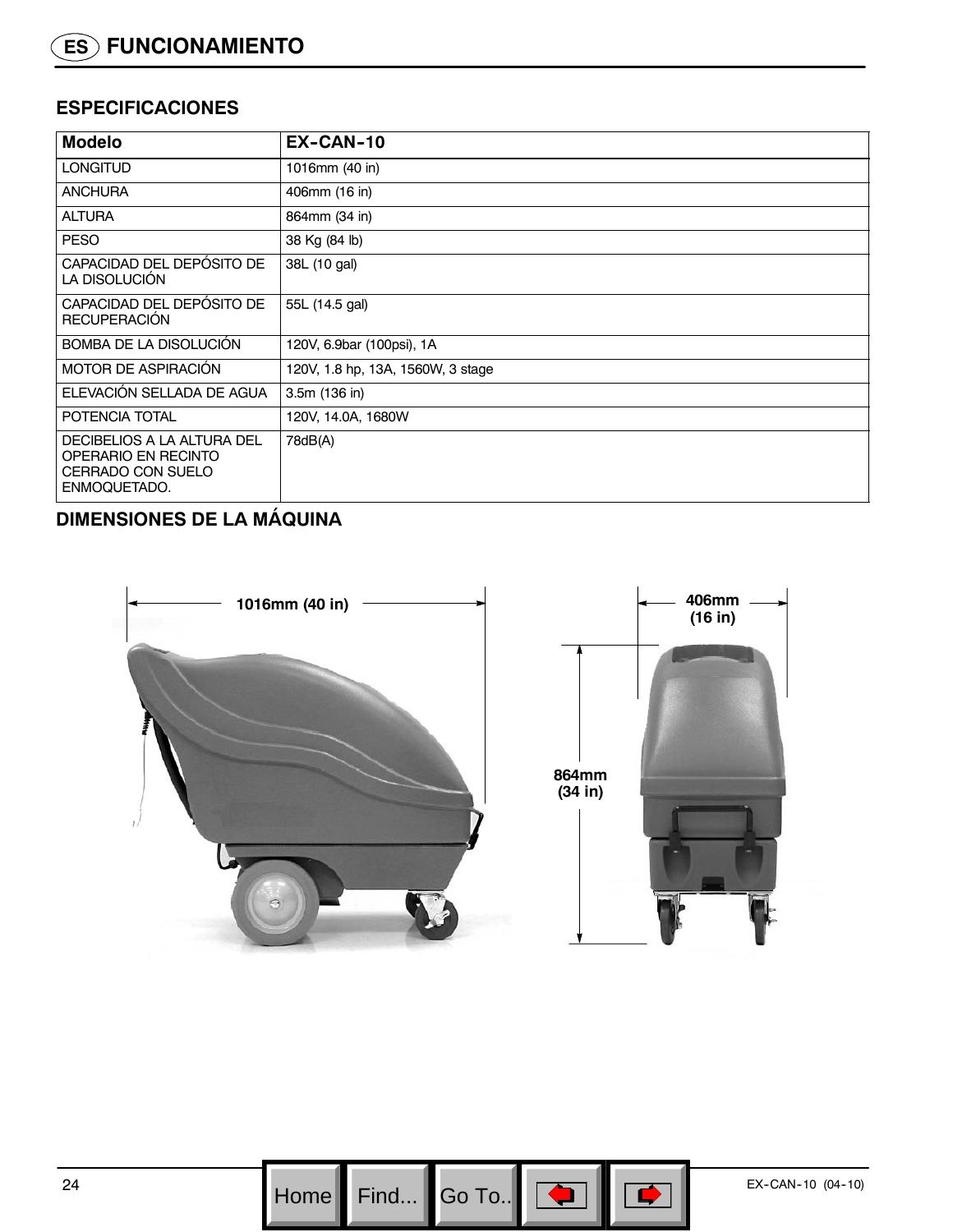Ce manuel accompagne chaque nouveau modèle. Il contient les instructions de fonctionnement et d'entretien nécessaires.

#### **Lisez complètement ce manuel et familiarisez--vous avec la machine avant de l'utiliser ou de l'entretenir.**

Cette machine vous fournira d'excellents services. Toutefois, vous obtiendrez les meilleurs résultats pour un prix de revient minimum si:

- La machine est manipulée avec un certain soin.
- La machine fait l'objet d'un entretien régulier conformément aux instructions d'entretien de ce manuel.
- L'entretien de la machine est effectué avec des pièces fournies par le fabricant ou des pièces équivalentes.

Les pièces et fournitures peuvent être commandées en ligne, par téléphone, fax, ou par courrier.

#### **DÉBALLAGE DE LA MACHINE:** Vérifiez

soigneusement si le carton ne présente pas de dommages. Signalez immédiatement tout dommage au transporteur.



#### **PROTECTION DE L'ENVIRONNEMENT**

Veuillez éliminer les matériaux d'emballage et les composants usagés de l'appareil de manière à protéger l'environnement, conformément aux règlements locaux concernant l'élimination des déchets.

N'oubliez pas de toujours recycler.

# **DONNÉES DE LA MACHINE**

| A remplir au moment de l'installation à<br>titre de référence. |  |
|----------------------------------------------------------------|--|
|                                                                |  |
| N <sup>o</sup> de série - <u>______________________</u>        |  |
|                                                                |  |
| Agent commercial -                                             |  |
| Nº de tél. de l'agent commercial -                             |  |
| Numéro de client - <u>_____________</u>                        |  |
| Date d'installation -                                          |  |

# **TABLE DES MATIÈRES**

| MESURES DE SÉCURITÉ $\,\ldots\ldots\ldots\ldots\ldots\,$ | 26 |
|----------------------------------------------------------|----|
| <b>ÉTIQUETTE DE MISE EN GARDE </b>                       | 27 |
| COMPOSANTS DE LA MACHINE                                 | 28 |
| <b>DÉBALLAGE DE LA MACHINE</b>                           | 29 |
| <b>MISE EN SERVICE DE LA MACHINE </b>                    | 29 |
| FONCTIONNEMENT DE L'APPAREIL                             | 30 |
| <b>VIDANGE DES RÉSERVOIRS</b>                            | 31 |
| ENTRETIEN DE LA MACHINE                                  | 32 |
| ENTREPOSAGE DE LA MACHINE                                | 34 |
| <b>ARTICLES DE STOCK RECOMMANDÉS</b>                     | 34 |
| DÉPISTAGE DES PANNES                                     | 35 |
| DONNÉES TECHNIQUES                                       | 36 |
| DIMENSIONS DE LA MACHINE                                 | 36 |
|                                                          |    |

#### **Tennant Company**

PO Box 1452 Minneapolis, MN 55440 USA Phone: (800) 553-8033 or (763) 513-2850

www.tennantco.com www.nobles.com

Les spécifications et pièces sont susceptibles de modification sans préavis.

Copyright © 2010 TENNANT Company. Tous droits réservés.

Go To.. $||$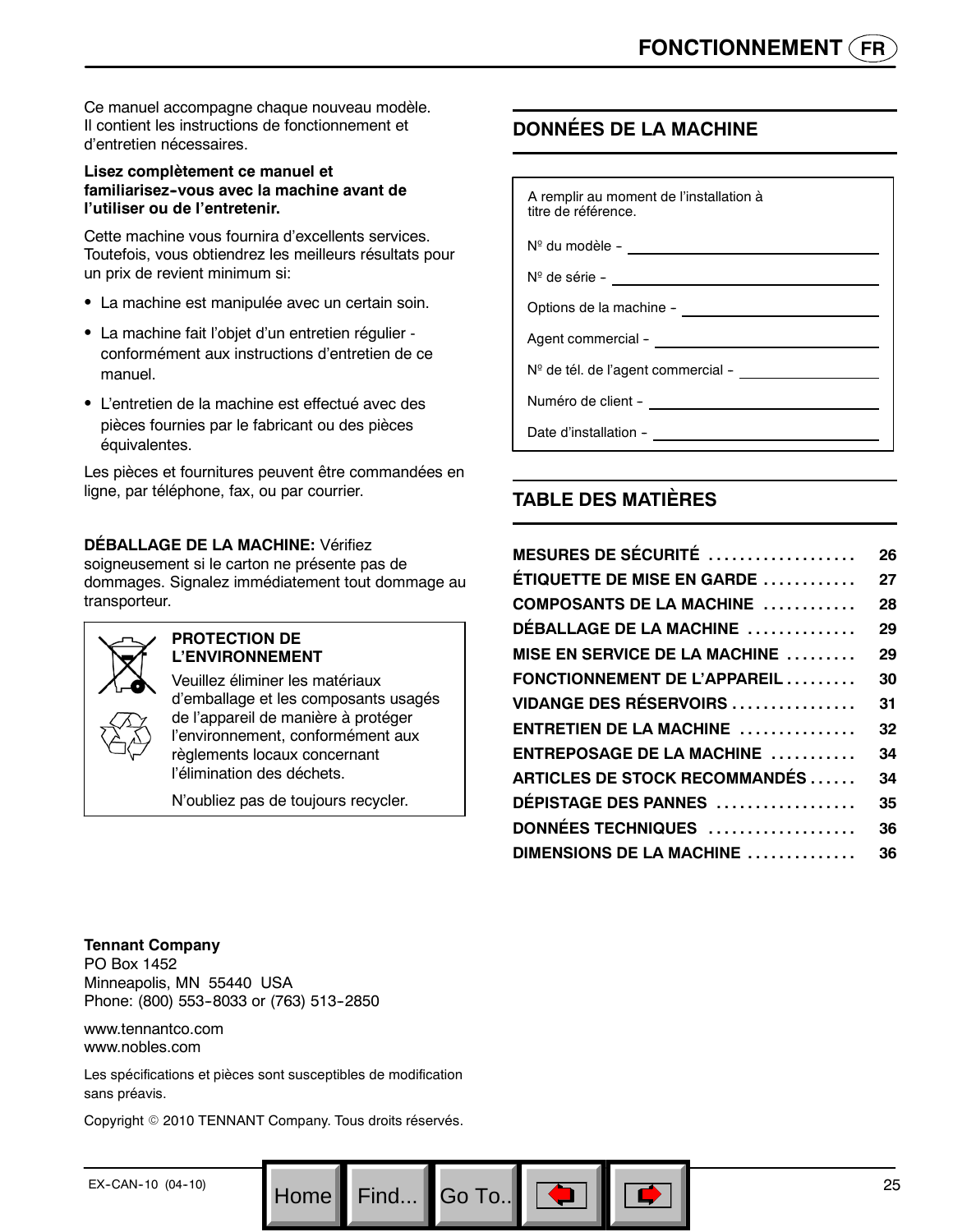# **MESURES DE SÉCURITÉ**

**Cette machine est conçue pour un usage professionnel uniquement. Elle est destinée exclusivement au nettoyage des moquettes et tissus d'ameublement dans un environnement intérieur et ne convient pas à un quelconque autre usage. Utilisez uniquement les solutions nettoyantes et les instruments recommandés.**

#### **Tous les opérateurs sont tenus de lire et comprendre les consignes de sécurité suivantes et de se familiariser avec celles--ci.**

Le symbole de mise en garde suivant et l'en-tête « POUR VOTRE SECURITE » sont utilisés tout au long de ce manuel comme indiqué dans leur description :

#### **MISE EN GARDE : identifie la présence de dangers ou les opérations dangereuses susceptibles de blesser grièvement ou de provoquer la mort.**

**POUR VOTRE SECURITÉ : identifie les instructions qui doivent être suivies afin de garantir la sécurité lors de l'utilisation de l'équipement.**

**Le fait d'ignorer ces avertissements peut entraîner : des blessures personnelles, une électrocution, un choc électrique, un incendie ou une explosion :**

**MISE EN GARDE : N'utilisez pas de liquides inflammables ou n'utilisez pas la machine dans ou près de liquides ou vapeurs inflammables ou poussières combustibles.**

**MISE EN GARDE : Ne ramassez pas de matériaux inflammables ou de métaux réactifs.**

**MISE EN GARDE : N'utilisez pas la machine avec un cordon d'alimentation endommagé. Ne modifiez pas la prise. Débranchez le cordon d'alimentation avant d'entretenir la machine.**

**MISE EN GARDE : N'utilisez pas en extérieur. N'exposez pas à la pluie. Entreposez à l'intérieur.**

Les signaux d'information ci-après indiquent les **situations potentiellement dangereuses pour l'opérateur ou l'équipement :**

#### **POUR VOTRE SECURITÉ :**

- **1. N'utilisez pas la machine :**
	- Si vous n'y êtes pas formé et autorisé.
	- Avant d'avoir lu et compris le manuel **opérateur.**
	- **Dans des zones inflammables ou comportant des risques d'explosion.**
	- Si le cordon n'est pas correctement relié à **la terre.**
	- Avec des cordons ou prises endommagés.
	- Si elle n'est pas en bon état de marche.
	- $\mathbf{\hat{A}}$  l'extérieur.
	- **Dans l'eau stagnante.**
	- Avec des rallonges de cordons **supplémentaires. Utilisez uniquement les rallonges de cordons équipées avec la machine ; celles--ci possèdent la capacité adéquate et sont reliées à la terre.**
- **2. Avant d'utiliser la machine :**
	- Assurez-vous que tous les dispositifs de **sécurité se trouvent à leur place et fonctionnent correctement.**
- **3. Lors de l'utilisation de la machine :**
	- Ne roulez pas sur le cordon avec l'appareil.
	- Ne tirez pas la machine par la prise ou le **cordon.**
	- Ne tirez pas le cordon près des bords ou **des coins vifs.**
	- Ne fermez pas de portes sur le cordon.
	- **-- Ne débranchez pas l'appareil en tirant sur le cordon.**
	- $N'$ étirez pas le cordon.
	- Ne manipulez pas la prise avec des mains **mouillées.**
	- **Éloignez le cordon des surfaces chaudes.**
	- **Signalez immédiatement tout dommage occasionné à la machine ou tout mauvais fonctionnement.**
	- Suivez les instructions de mélange et de **manipulation indiquées sur les conteneurs chimiques.**
- **4. Avant de quitter ou d'entretenir la machine :**
	- Coupez le contact de la machine.
	- Débranchez le cordon de la prise murale.
- **5. Lors de l'entretien de la machine :**

Go To..

- Débranchez le cordon de la prise murale.
- **Évitez les pièces mobiles. Ne portez pas de veste ou de chemise large ou de manches amples.**
- Utilisez des pièces de rechanges fournies **ou agréées par le fabricant.**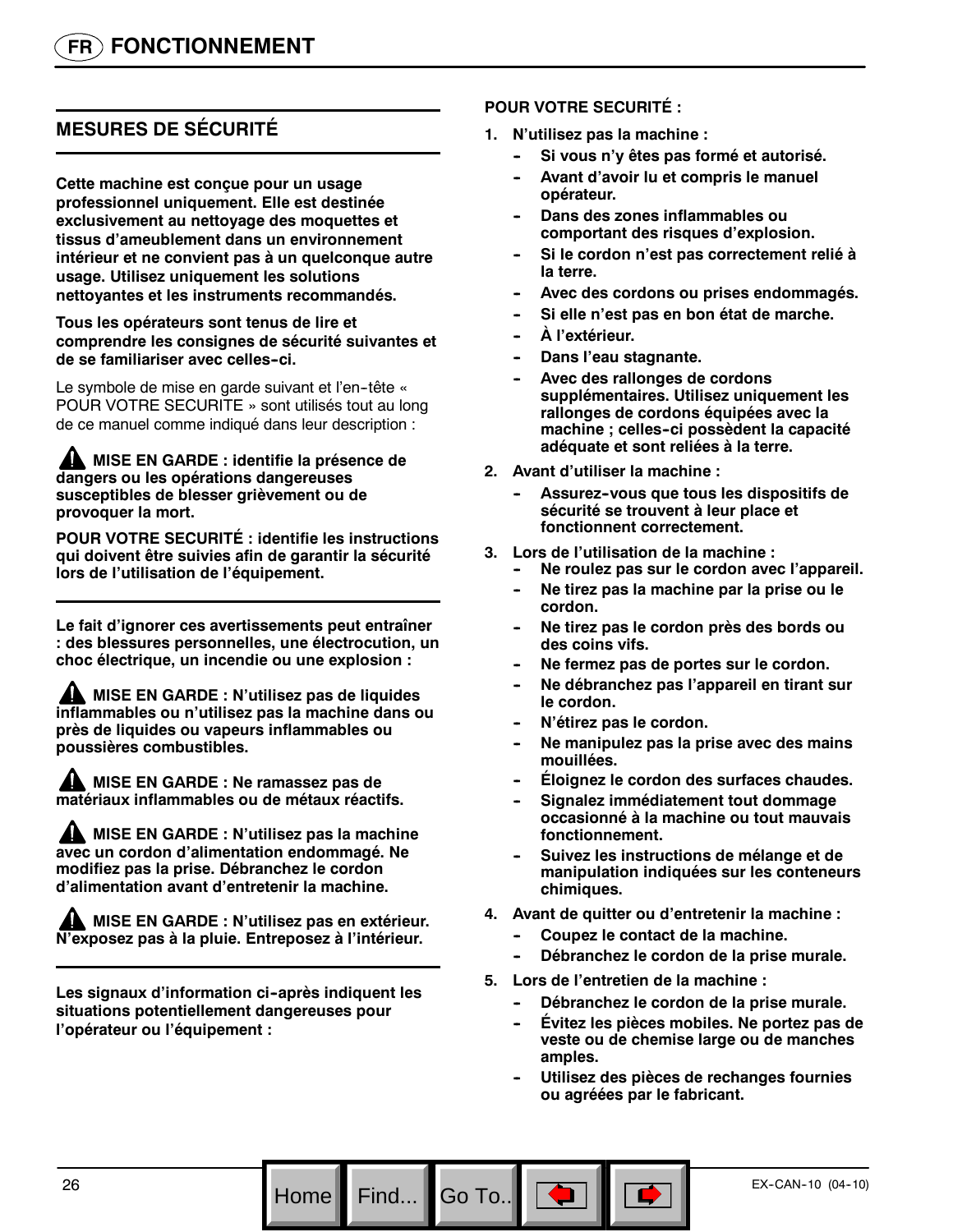#### **INSTRUCTIONS DE MISE À LA TERRE**

**La machine doit être mise à la terre. En cas de dysfonctionnement ou de panne, la mise à la terre offre une voie de moindre résistance au courant électrique, afin de réduire le risque de décharge électrique. Cette machine est équipée d'un cordon muni d'un conducteur de terre principale et d'une fiche avec mise à la terre. La fiche doit être branchée sur une prise appropriée montée correctement, conformément aux réglementations et codes en vigueur au niveau local. Ne supprimez pas la fiche de mise à la terre ; si celle--ci manque, remplacez la prise avant d'utiliser la machine.**

# **ÉTIQUETTE DE MISE EN GARDE**

L'étiquette de mise en garde apparaît sur la machine à l'emplacement indiqué. Remplacez l'étiquette lorsqu'elle est endommagée ou qu'elle devient illisible.





Go To..

 $\pi_{\Lambda}$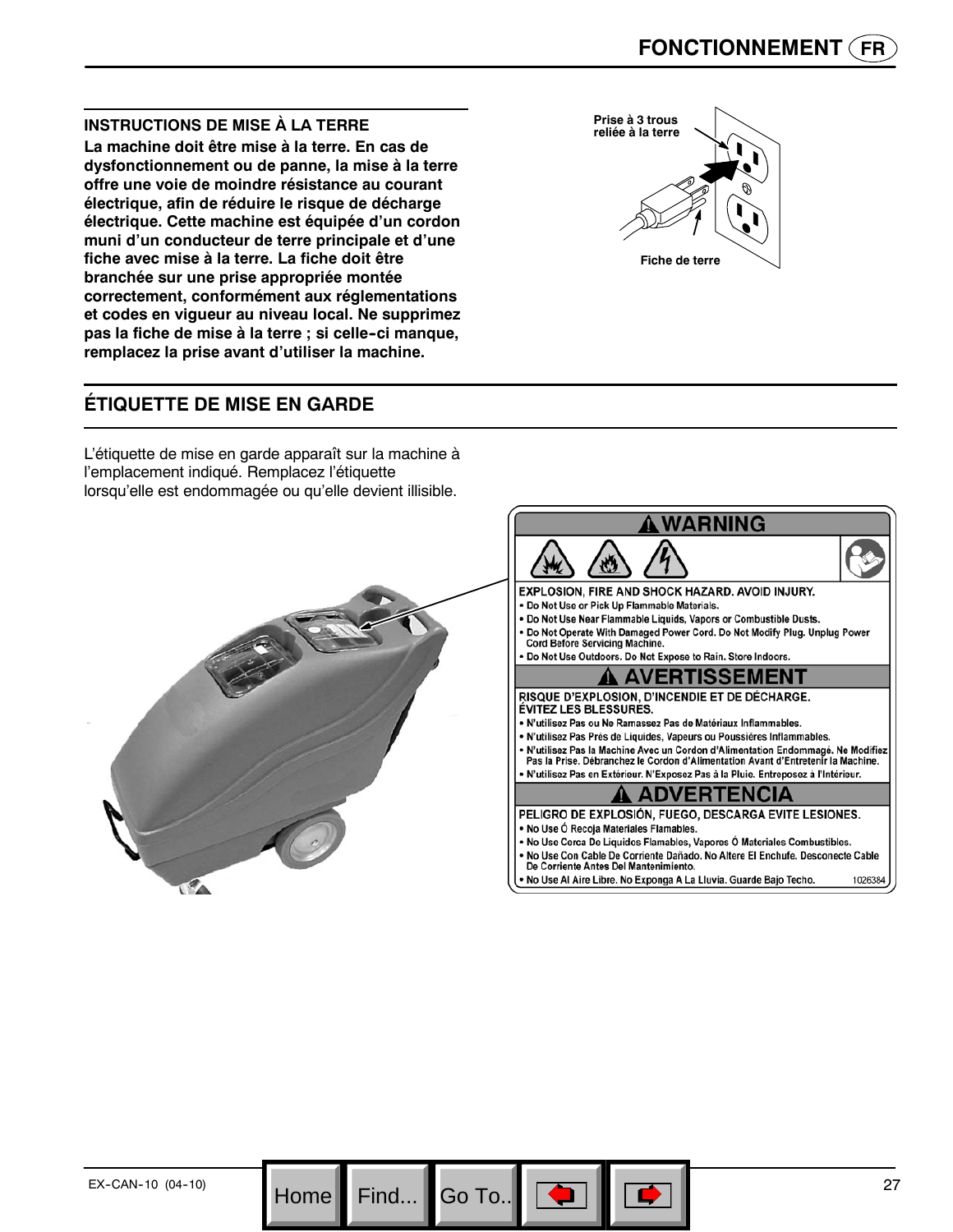# **COMPOSANTS DE LA MACHINE**



- **1. Poignée de la machine**
- **2. Réservoir de solution**
- **3. Réservoir de récupération**
- **4. Roulettes verrouillables**
- **5. Roulettes de montée d'escalier 254 mm**
- **6. Porte--bouteille**
- **7. Commutateur principal (ON/OFF)**
- **8. Toron de raccordement d'alimentation électrique**
- **9. Tuyau de vidange du réservoir de récupération**
- **10. Crochet d'attache du tuyau de solution de l'accessoire**
- **11. Crochet d'attache du tuyau d'aspiration de l'accessoire**
- **12. Tuyau d'aspiration de 4,6 m**
- **13. Tuyau de solution de 4,6 m**
- **14. Instrument pour sol de 330 mm (en option)**
- **15. Cordon d'alimentation de 7,6 m**
- **16. Tuyau de nettoyage de 1,4 m**

Go To.. $\|$ 

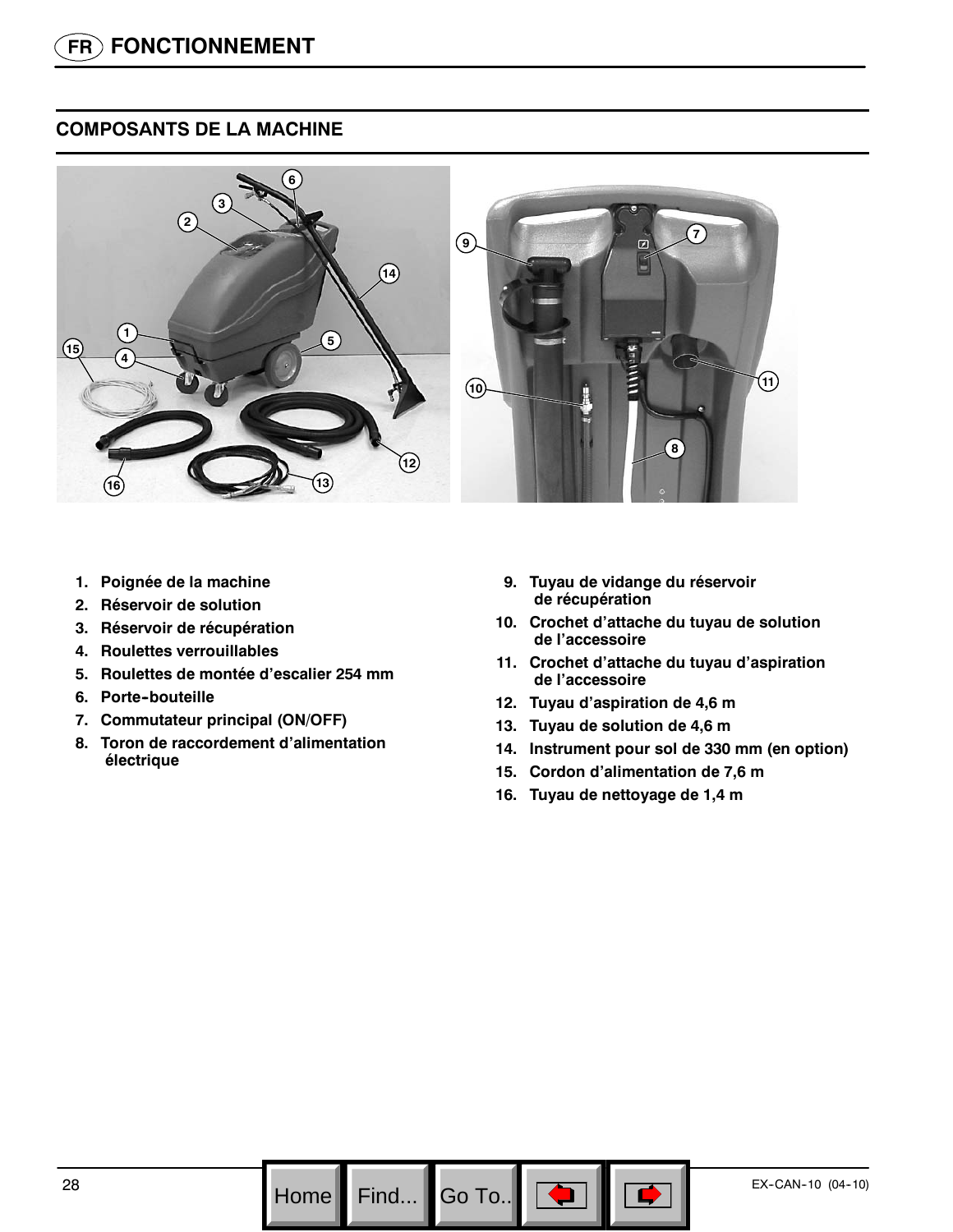# **DÉBALLAGE DE LA MACHINE**

- 1. Vérifiez soigneusement si le carton ne présente pas de dommages. Signalez immédiatement tout dommage au transporteur.
- 2. Vérifiez le contenu du carton pour vous assurer que la livraison est complète. Contactez le distributeur pour tout élément manquant.
	- 1 Machine
	- 1 -- Tuyau d'aspiration de nettoyage de 1,4 m
	- 1 Tuyau d'aspiration de 4,6 m
	- 1 Tuyau de solution de 4,6 m
	- 1 Cordon d'alimentation de 7,6 m

# **MISE EN SERVICE DE LA MACHINE**

1. Retirez le couvercle du réservoir de solution. À l'aide d'un tuyau ou d'un seau, remplissez le réservoir de 38 l d'eau chaude, à une température maximale de 60° (Figure 1).

#### **ATTENTION : Utilisez différents seaux pour remplir et pour vider la machine, afin d'éviter l'obstruction du système de solution.**





**A** MISE EN GARDE : N'utilisez pas de liquides **inflammables ou n'utilisez pas la machine dans ou près de liquides ou vapeurs inflammables ou poussières combustibles.**

2. Ajoutez une solution de nettoyage recommandée au dosage de dilution approprié.

**POUR VOTRE SECURITÉ : lorsque vous utilisez la machine, suivez les instructions de mélange et de manipulation indiquées sur les conteneurs chimiques.**

**ATTENTION : Si vous utilisez des produits chimiques en poudre, mélangez les produits avec de l'eau avant de les verser dans le réservoir.**

Go To.

*REMARQUE : Si vous le souhaitez, utilisez de l'eau uniquement : vous obtiendrez un excellent résultat.*

- 3. Après le remplissage, replacez le couvercle du réservoir de solution.
- 4. Branchez le tuyau d'aspiration sur le tube d'admission de l'extracteur, situé à l'arrière de la machine. Branchez ensuite le tuyau de solution sur le raccord rapide situé sous la poignée (Figure 2).



**FIG. 2**

5. Fixez l'accessoire à l'extrémité opposée des tuyaux (Figure 3).





6. Si vous le souhaitez, bloquez les roulettes avant pour maintenir la machine en stationnement lors du nettoyage (Figure 4).



**FIG. 4**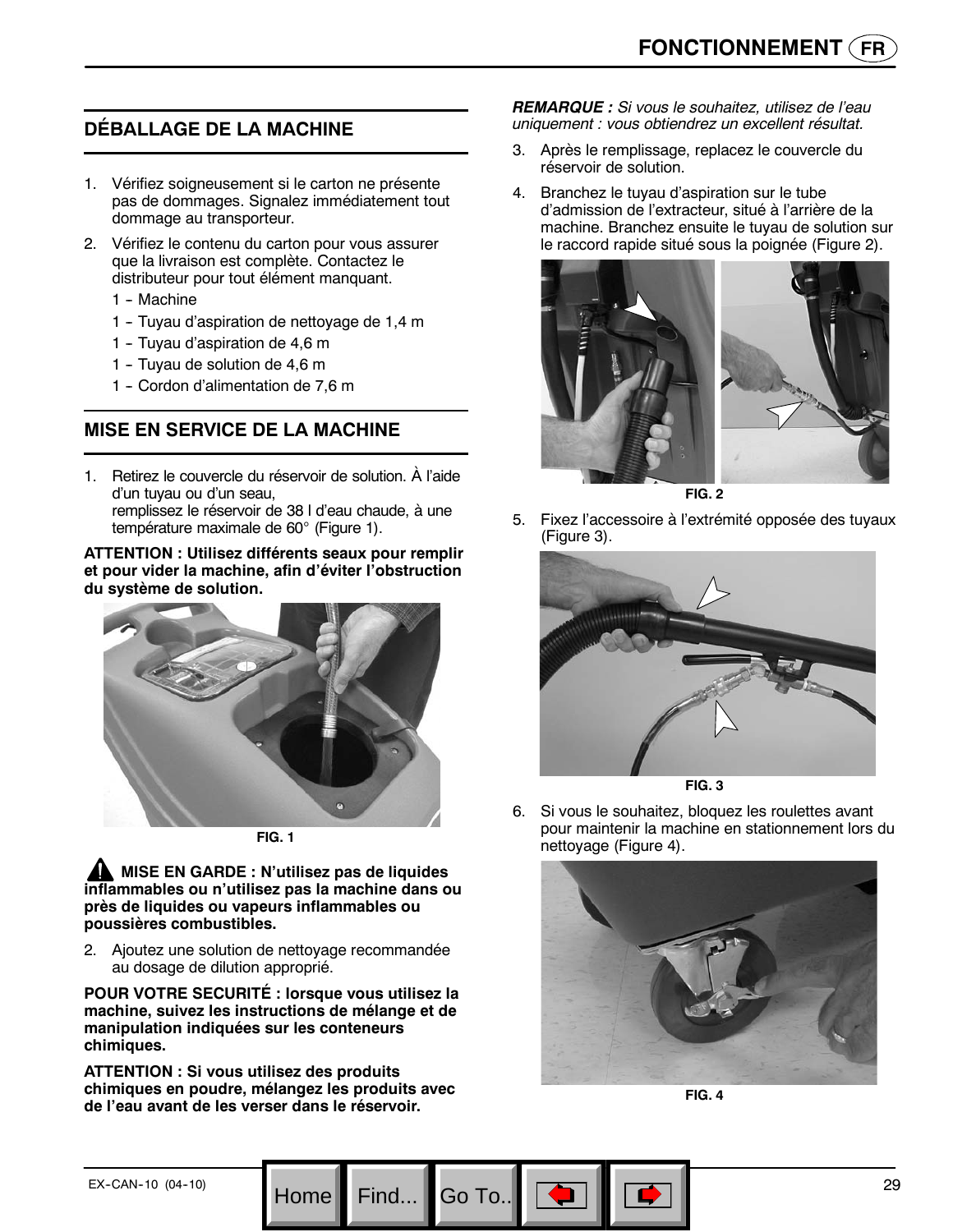7. Branchez le cordon d'alimentation sur la machine. Branchez ensuite le cordon d'alimentation dans une prise murale reliée à la terre (Figure 5).



**POUR VOTRE SECURITÉ : N'utilisez la machine que si le cordon est correctement relié à la terre.**

**POUR VOTRE SECURITÉ : N'utilisez pas la machine avec des rallonges de câbles supplémentaires. Utilisez uniquement les rallonges de cordons équipées avec la machine ; celles--ci possèdent la capacité adéquate et sont reliées à la terre.**

# **FONCTIONNEMENT DE L'APPAREIL**

**POUR VOTRE SECURITÉ** : **n'utilisez pas la machine avant d'avoir lu et compris le manuel opérateur.**

#### **OPÉRATIONS PRÉLIMINAIRES**

- 1. Aspirez la moquette pour enlever les particules et les autres détritus.
- 2. Vérifiez si le cordon d'alimentation n'est pas endommagé. Remplacez-le s'il est endommagé.

#### **UTILISATION DE L'OUTIL DE SOL**

**MISE EN GARDE : Ne ramassez pas de matériaux inflammables ou de métaux réactifs.**

1. Tournez le commutateur principal en position ON (Figure 6).



- 2. Placez l'outil de sol de manière à ce que les sabots en acier inoxydable soient parallèles au sol. Appuyez sur le déclencheur, appliquez une pression vers le bas sur la tête de l'outil de sol et tirez lentement l'outil vers l'arrière. Relâchez le déclencheur 150 mm avant la fin de course (Figure 7).
- 3. Poussez l'outil de sol vers l'avant sur la même trace avec le déclencheur relâché, lorsque vous revenez vers la bande suivante. Maintenez cette méthode pousser--tirer avec un chevauchement de 50 mm pour chaque bande.

*REMARQUE : Pour les zones très sales, répétez la trajectoire ou changez l'angle de la course.*





4. En cours de fonctionnement, vérifiez l'accumulation excessive de mousse dans le réservoir de récupération. Utilisez une solution antimousse recommandée pour éviter l'endommagement du moteur de l'extracteur.

#### **ATTENTION : Une accumulation excessive de mousse empêche l'activation du filtre d'arrêt à flotteur. Ceci peut endommager le moteur de l'extracteur.**

- 5. Lorsque l'outil de sol s'arrête de pulvériser, vous devez vidanger le réservoir de récupération (Voir VIDANGE DES RÉSERVOIRS).
- 6. Après le nettoyage, réduisez la pression d'eau au niveau de l'accessoire, avant de débrancher le tuyau. Appuyez sur le déclencheur pendant cinq secondes après avoir coupé l'alimentation.

**FIG. 6**

Go To.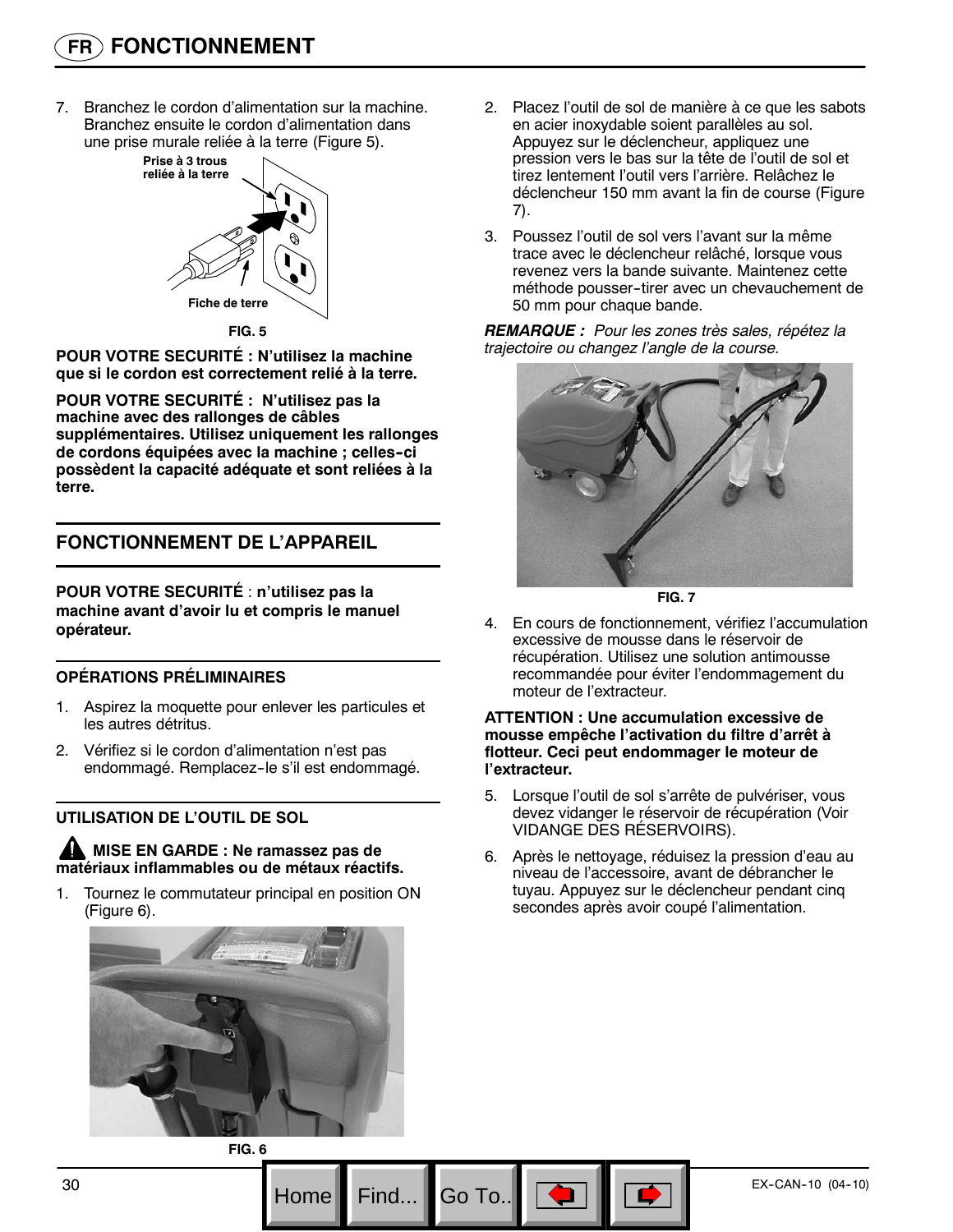#### **NETTOYAGE DE TISSUS D'AMEUBLEMENT**

#### *Un accessoire en option est nécessaire.*

*REMARQUE : Cette machine nettoie la plupart des tissus d'ameublement synthétiques. Les tissus tels que le Herculon et les synthétiques sont nettoyés avec d'excellents résultats. Le nettoyage par extraction n'est pas recommandé pour la plupart des cotons, les soieries, la laine et autres velours ou fibres naturelles. Soyez particulièrement prudent lorsque vous nettoyez un meuble regarni, l'ancien tissu sous le nouveau pourrait déteindre le nouveau tissu.*

#### **ATTENTION : Lorsque vous nettoyez des tissus d'ameublement, vérifiez toujours les instructions de nettoyage du fabricant cousues dans le meuble.**

- 1. Passez l'aspirateur sur le tissu d'ameublement avant de le nettoyer.
- 2. Testez la solidité des couleurs du tissu : Versez une petite quantité de solution de nettoyage recommandée sur un chiffon blanc. A partir d'une zone du tissu masquée à la vue, maintenez le chiffon sur le tissu pendant une minute. Si la couleur ne déteint pas sur le chiffon, le nettoyage est sûr.
- 3. Fixez l'outil à main accessoire sur les tuyaux d'aspiration et de solution.
- 4. Placez l'outil à main sur le tissu et appuyez sur la détente tout en appliquant une pression sur le tissu et tirez lentement l'outil vers l'arrière. Veillez à ne pas trop mouiller le tissu. Répétez la même course sans pulvérisation afin de sécher le tissu le plus possible. Faites se chevaucher les bandes de nettoyage afin éviter la formation de traînées (Figure 8).





# **MISE EN GARDE : Ne ramassez pas de matériaux inflammables ou de métaux réactifs.**

5. En cours de fonctionnement, vérifiez l'accumulation excessive de mousse dans le réservoir de récupération. Utilisez une solution antimousse recommandée pour éviter l'endommagement du moteur de l'extracteur.

Go To.

#### **ATTENTION : Une accumulation excessive de mousse empêche l'activation du filtre d'arrêt à flotteur. Ceci peut endommager le moteur de l'extracteur.**

- 6. Lorsque l'accessoire s'arrête de pulvériser, vous devez vidanger le réservoir de récupération (Voir VIDANGE DES RÉSERVOIRS).
- 7. Après le nettoyage, réduisez la pression d'eau au niveau de l'accessoire, avant de débrancher le tuyau. Appuyez sur le déclencheur pendant cinq secondes après avoir coupé l'alimentation.

# **VIDANGE DES RÉSERVOIRS**

**POUR VOTRE SECURITÉ : Quand vous entretenez la machine, débranchez le cordon de la prise murale.**

**ATTENTION : Utilisez différents seaux pour remplir et pour vider la machine, afin d'éviter l'obstruction du système de solution.**

#### **VIDANGE DU RÉSERVOIR DE RÉCUPÉRATION**

- 1. Coupez l'alimentation de la machine et débranchez le cordon d'alimentation.
- 2. Tournez le bouton du bouchon de vidange dans le sens contraire des aiguilles d'une montre et tirez le bouchon pour faire la vidange (Figure 9).



**FIG. 9**

3. Après la vidange, revissez fermement le bouchon du tuyau de vidange.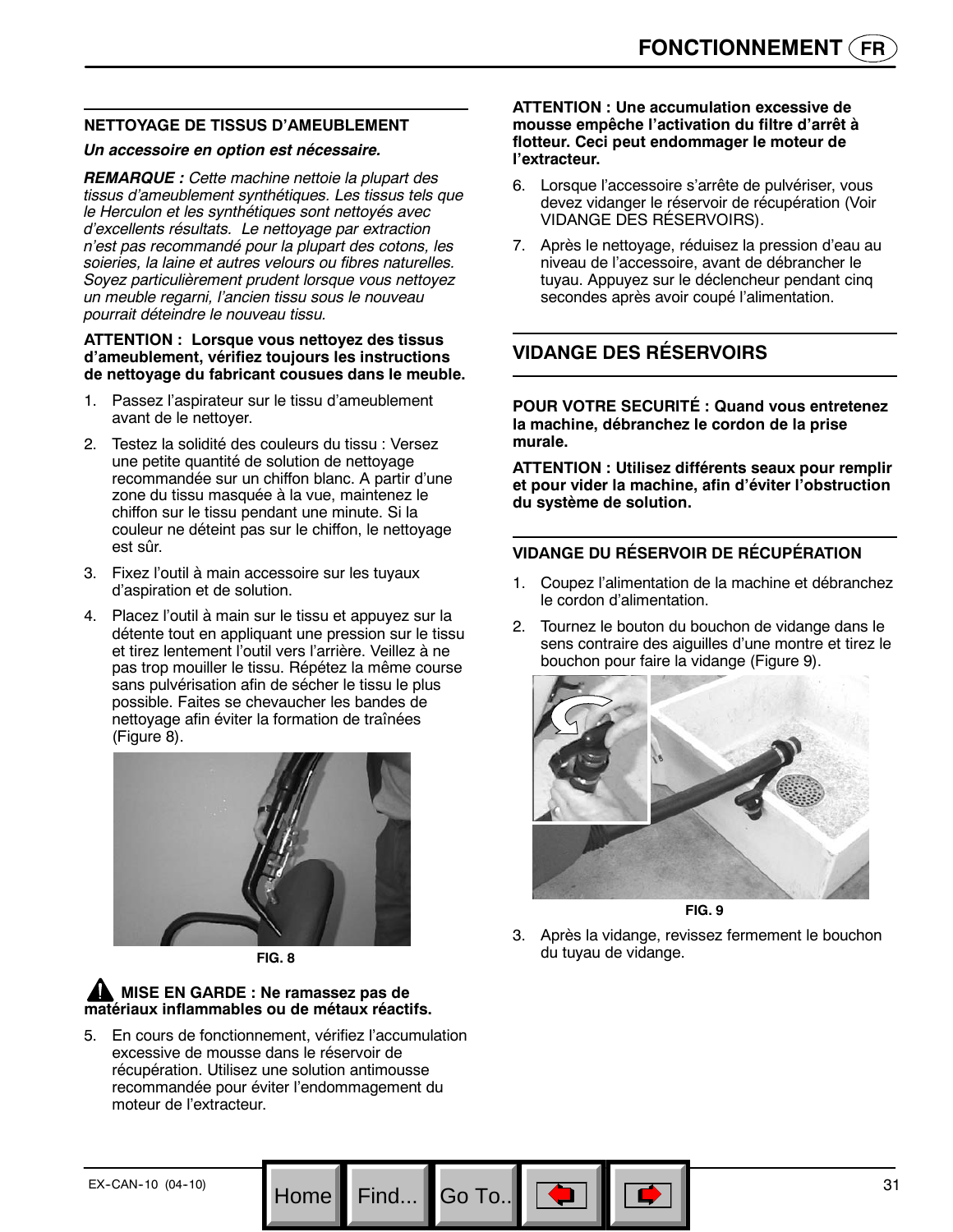#### **VIDANGE DE LA SOLUTION NETTOYANTE RESTANTE**

1. Raccordez le tuyau de nettoyage de 1,4 m sur le tube d'admission de l'extracteur. Le tuyau de nettoyage est fourni avec la machine (Figure 10).



**FIG. 10**

- 2. Tournez le commutateur principal en position ON.
- 3. Plongez le tuyau de nettoyage dans le réservoir de solution et aspirez la solution restante.
- 4. Coupez l'alimentation de la machine et vidangez le réservoir de récupération.

# **ENTRETIEN DE LA MACHINE**

Pour garder la machine en bon état de marche, suivez les procédures d'entretien quotidiennes et mensuelles.

**POUR VOTRE SECURITÉ : Quand vous entretenez la machine, débranchez le cordon de la prise murale.**

#### **ENTRETIEN QUOTIDIEN (Toutes les 4 heures de service)**

1. Videz et rincez soigneusement le réservoir de récupération (Figure 11).





2. Retirez du réservoir de récupération le filtre d'arrêt à flotteur et nettoyez-le (Figure 12).





3. Aspirez toute la solution restante dans le réservoir de solution (Figure 13).



**FIG. 13**

4. Examinez la trajectoire de pulvérisation de l'accessoire pour déceler d'éventuelles obstructions. S'il est obstrué, enlevez les gicleurs et les filtres et faites-les tremper dans une solution d'acide acétique pendant six heures maximum. N'utilisez pas d'objets pointus pour retirer les gicleurs; vous risquez de les endommager (Figure 14).



**FIG. 14**

Go To.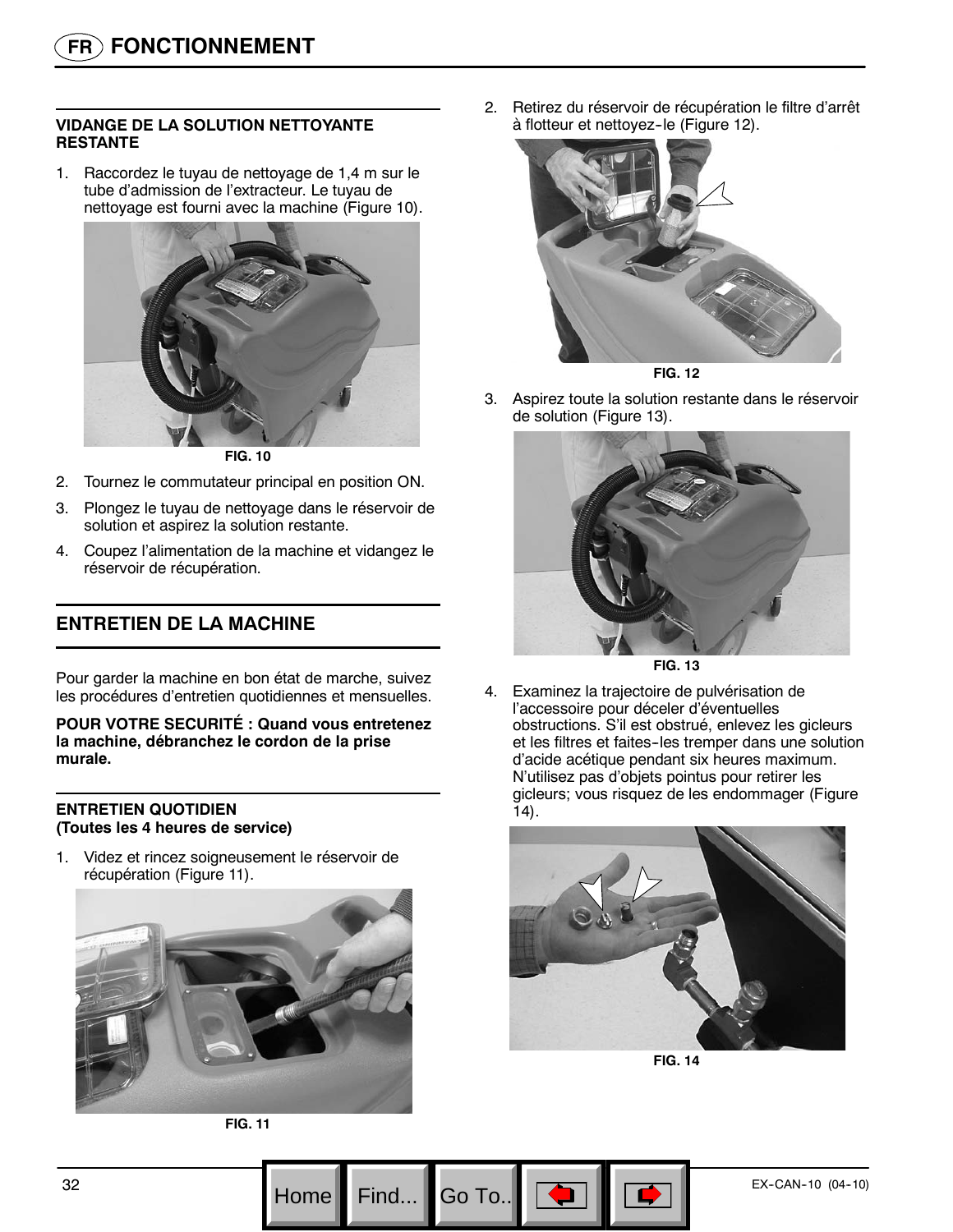5. Retirez tout débris coincé dans l'accessoire (Figure 15).



**FIG. 15**

6. Retirez et rincez le filtre du réservoir de solution (Figure 16).



**FIG. 16**

- 7. Inspectez le cordon d'alimentation et le grip du cordon pour voir s'ils ne sont pas endommagés. Remplacez--les en cas d'endommagement. Enroulez soigneusement le cordon après chaque utilisation.
- 8. Nettoyez la machine avec un produit non abrasif et non solvant (Figure 17).





9. Vérifiez si le tuyau d'aspiration n'est pas endommagé ou détaché.

#### **ENTRETIEN MENSUEL (Toutes les 80 heures de service)**

1. Rincez le système de pompage avec une solution d'acide acétique pour dissoudre la formation normale de produits chimiques alcalins.

#### **POUR VOTRE SECURITÉ : lorsque vous utilisez la machine, suivez les instructions de mélange et de manipulation indiquées sur les conteneurs chimiques.**

- a. Dans le réservoir de solution, mélangez 5 l de solution d'acide acétique avec 7,5 l d'eau chaude, à une température maximale de 60°C et versez le mélange dans le réservoir de solution.
- b. Raccordez l'accessoire sur la machine.
- c. Tournez le commutateur principal en position ON.
- d. Avec l'outil au-dessus d'un seau, appuyez sur le déclencheur de l'outil pendant une minute.
- e. Coupez la machine et laissez la solution restante décomposer les dépôts alcalins toute la nuit.
- f. Le lendemain, vidangez le reste de solution et rincez le système avec 1 l d'eau claire.
- 2. Lubrifiez les roues et les roulettes avec une huile résistant à l'eau.
- 3. Vérifiez si la machine n'a pas de fuite.
- 4. Contrôlez si les vis de la machine sont bien serrées.

#### **ENTRETIEN TRIMESTRIEL (Toutes les 250 heures de service)**

Vérifiez le degré d'usure des balais en charbon du moteur de l'extracteur. Remplacez les brosses lorsque la longueur des poils est de 10 mm ou moins. Contactez votre centre d'entretien agréé pour un contrôle des balais de charbon.

#### **ENTRETIEN DE LA MACHINE:**

Go To.

Pour accéder aux composants internes pour des réparations, ouvrez la machine comme décrit ci-dessous.

**MISE EN GARDE : Débranchez le cordon d'alimentation avant d'entretenir la machine.**

**POUR VOTRE SECURITÉ : Quand vous entretenez la machine, utilisez les pièces de rechange fournies ou agréées par le fabricant.**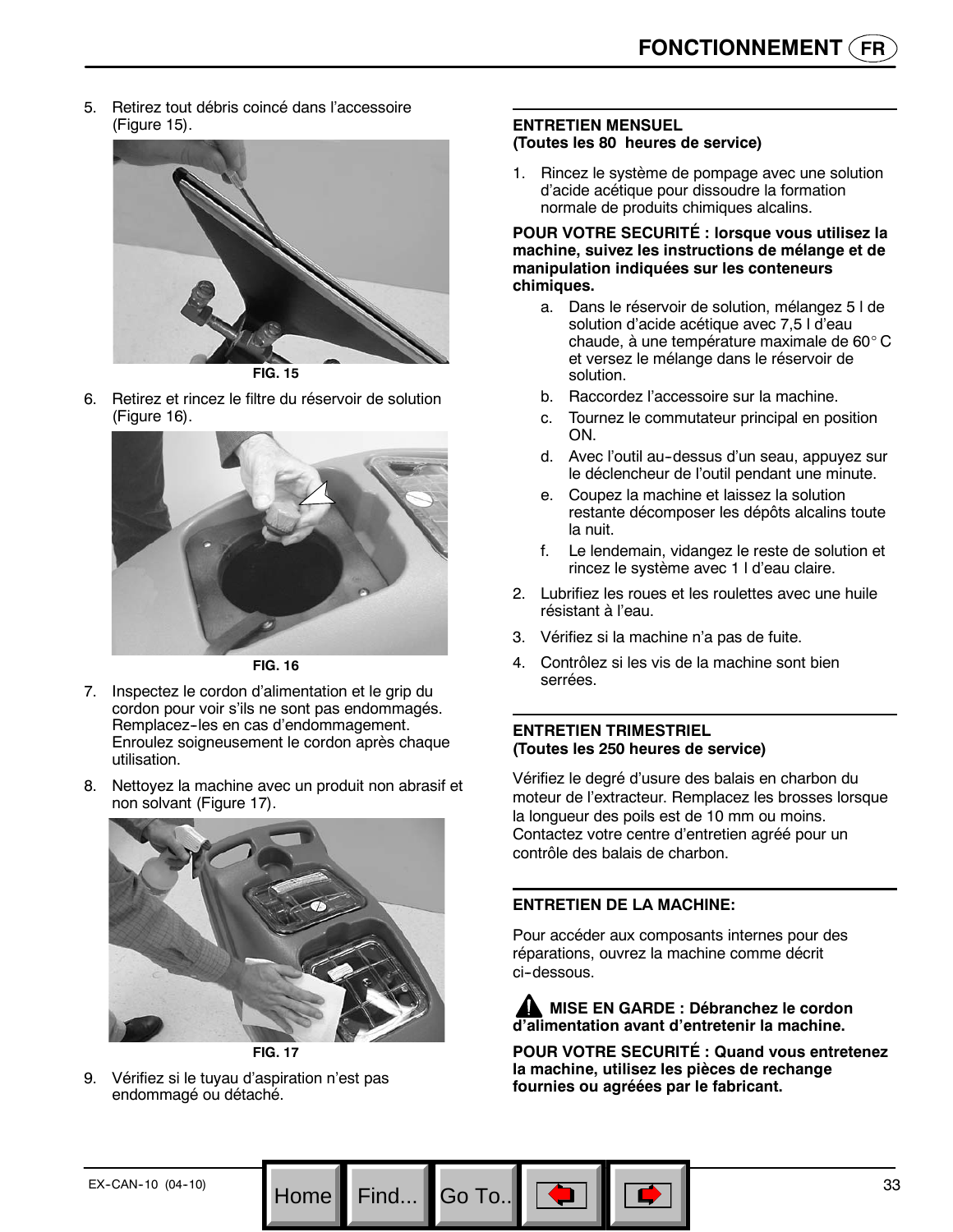# **FR FONCTIONNEMENT**

1. A l'aide d'une clé de 14 mm, retirez les deux boulons à tête hexagonale à l'avant de la machine pour ouvrir la machine.

#### **ATTENTION : Assurez--vous que les réservoirs sont vides avant de les ouvrir.**

2. Faites basculer le réservoir vers l'arrière avec précaution en l'écartant du châssis (Figure 18).



**FIG. 18**

3. Lorsque vous refermez la machine, éloignez vos doigts et veillez à ne pas pincer ou coincer les tuyaux internes ou le câblage. Replacez la poignée et serrez fermement les boulons à tête hexagonale.

# **ENTREPOSAGE DE LA MACHINE**

- 1. Avant d'entreposer la machine, veillez à rincer les réservoirs et à faire la vidange de toute l'eau de la machine.
- 2. Entreposez la machine verticalement à l'abri de l'humidité.
- 3. Retirez le couvercle du réservoir de récupération pour favoriser la circulation d'air.

#### **MISE EN GARDE : N'exposez pas la machine à la pluie. Entreposez--la à l'intérieur.**

**ATTENTION : En cas d'entreposage de la machine à des températures inférieures à 0 C, veillez à ce** ٛ **que la machine, la pompe et le système de pulvérisation soient tout à fait vides et secs.**

# **ARTICLES DE STOCK RECOMMANDÉS**

Reportez--vous à la section Liste des pièces du manuel pour les articles de stock recommandés. Les articles de stock sont clairement identifiés à l'aide d'un point précédant la description de la pièce. Voir l'exemple ci-dessous :

|    | 26 1017380 | (00000000- | ) . Hose, Drain, Assy, 1.5d X 29.5l, Blk, Flx |
|----|------------|------------|-----------------------------------------------|
| 27 | 1008639    | (00000000- | Drain Assy<br>$\bullet$ $\theta$              |
|    | 28 1019563 | (00000000- | ) · Strap, Drain Cap                          |
| 29 | 1008637    | (00000000- | ) • O Ring, 1.48" Id, 1.76" Od                |

Go To.. $\|$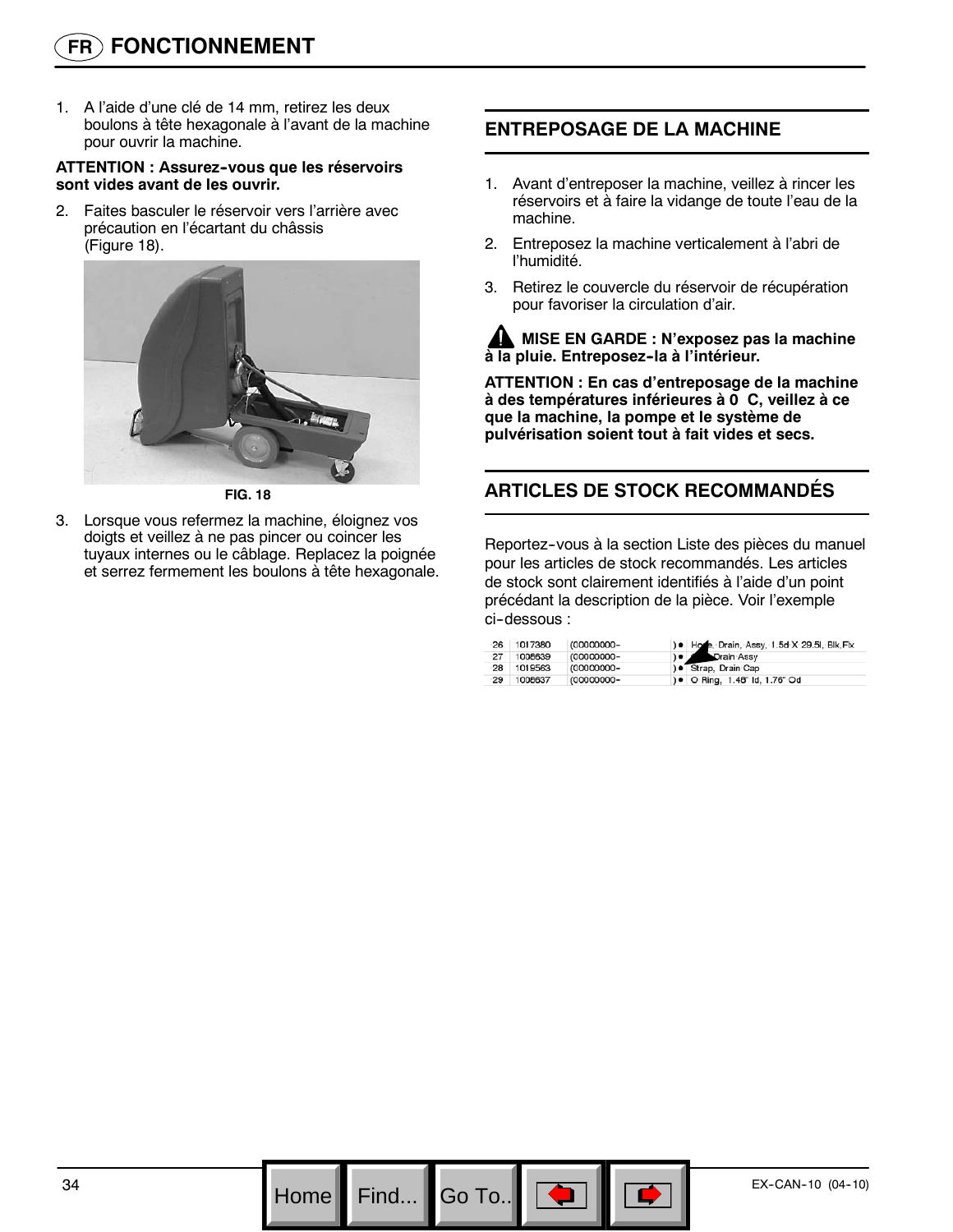| <b>PROBLÈME</b>                                                    | <b>CAUSE</b>                                                              | <b>REMÈDE</b>                                                                                  |
|--------------------------------------------------------------------|---------------------------------------------------------------------------|------------------------------------------------------------------------------------------------|
| La machine ne<br>fonctionne pas.                                   | Bouton ou fil défectueux.                                                 | Contactez le service de dépannage.                                                             |
|                                                                    | Cordon d'alimentation défectueux.                                         | Contactez le service de dépannage.                                                             |
|                                                                    | Coupe-circuit du bâtiment déclenché.                                      | Réenclenchez le coupe-circuit.                                                                 |
| La pompe à<br>solution ne<br>fonctionne pas.                       | Surchauffe de la pompe.                                                   | Déterminez la cause et laissez refroidir la<br>pompe 20 minutes.                               |
|                                                                    | Pompe à solution défectueuse.                                             | Contactez le service de dépannage.                                                             |
|                                                                    | Solénoïde défectueux.                                                     | Contactez le service de dépannage.                                                             |
|                                                                    | Câblage lâche ou cassé.                                                   | Contactez le service de dépannage.                                                             |
| Le moteur de<br>l'extracteur ne<br>fonctionne pas.                 | Dispositif de surcharge thermique du moteur<br>de l'extracteur déclenché. | Vérifiez si le passage d'air n'est pas obstrué,<br>laissez le moteur refroidir 20 minutes.     |
|                                                                    | Câblage lâche ou cassé.                                                   | Contactez le service de dépannage.                                                             |
|                                                                    | Interrupteur défectueux.                                                  | Contactez le service de dépannage.                                                             |
|                                                                    | Moteur d'aspiration défectueux.                                           | Contactez le service de dépannage.                                                             |
|                                                                    | Balais de charbon usés.                                                   | Remplacez les balais ou faites faire un<br>entretien.                                          |
| Ramassage non<br>satisfaisant de<br>l'eau.                         | Le filtre d'arrêt à flotteur est activé.                                  | Faites la vidange du réservoir de récupération.                                                |
|                                                                    | Bouchon du tuyau de vidange desserré.                                     | Mettez le bouchon fermement sur le tuyau de<br>vidange.                                        |
|                                                                    | Filtre de coupure à flotteur obstrué.                                     | Retirez le couvercle du réservoir de récupération<br>et nettoyez le filtre d'arrêt à flotteur. |
|                                                                    | Fuite d'air autour du couvercle du réservoir de<br>récupération.          | Replacez le couvercle du réservoir de<br>récupération ou remplacez les joints.                 |
|                                                                    | Raccords du tuyau d'aspiration détachés.                                  | Attachez fermement les raccords.                                                               |
|                                                                    | Tuyau d'aspiration défectueux.                                            | Remplacez le tuyau.                                                                            |
|                                                                    | Raccords du tuyau d'aspiration détachés.                                  | Rattachez fermement les raccords au tuyau.                                                     |
|                                                                    | Accessoire endommagé.                                                     | Remplacez l'accessoire.                                                                        |
| Aspersion<br>irrégulière ou pas<br>d'aspersion de<br>l'instrument. | Réservoir de solution plus assez rempli ou<br>vide.                       | Remplissez le réservoir de solution.                                                           |
|                                                                    | Gicleurs et filtres sales ou obstrués.                                    | Nettoyez ou remplacez les gicleurs et les<br>filtres.                                          |
|                                                                    | Gicleurs usés.                                                            | Remplacez les gicleurs.                                                                        |
|                                                                    | Pompe à solution défectueuse.                                             | Contactez le service de dépannage.                                                             |
|                                                                    | Filtre du réservoir obstrué.                                              | Nettoyez le filtre.                                                                            |
|                                                                    | Tuyaux internes de solution pincés ou coincés                             | Détournez ou remplacez le tuyau de solution.                                                   |

# **DÉPISTAGE DES PANNES**